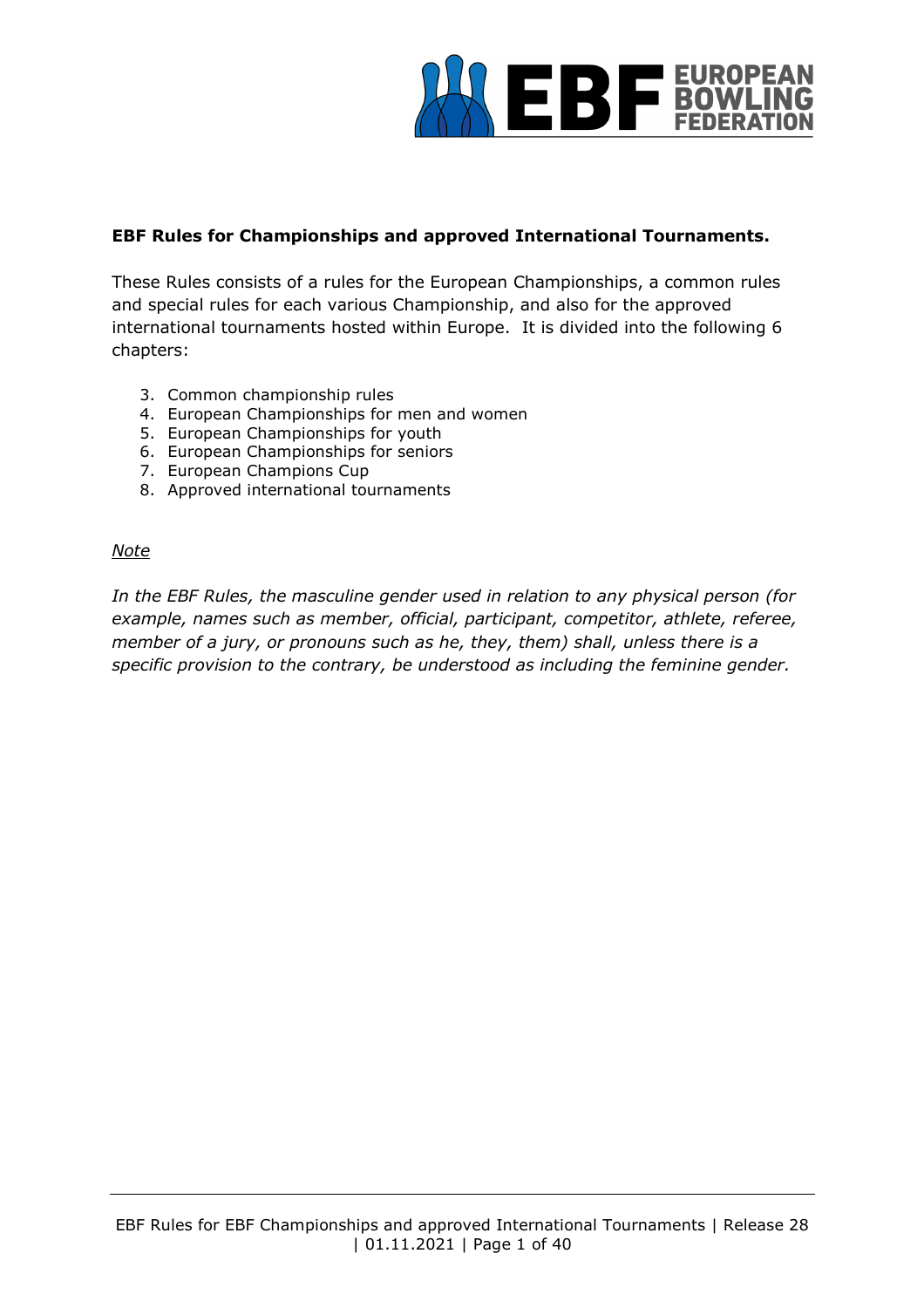

# **3. Common championship rules**

# **3.1 EBF Championships**

- 3.1.1 The official EBF Championships are as follows:
	- a) European Men Championships (EMC)
	- b) European Women Championships (EWC)
	- c) European Youth Championships (EYC)
	- d) European Senior Championships (ESC)
	- e) European Championships of Champions (ECC)
- 3.1.2 The specific rules, which apply to each championship, are specified in Chapters 4, 5, 6, and 7 respectively.
- 3.1.3 The applicable universal playing rules are found in Chapter 1 of IBF´s Playing Rules. The equipment specifications are found in chapters 2-4 of IBF´s Playing Rules.

# **3.2 Championship bids**

- 3.2.1 Four times per year, preferably early each quarter, a bid round will be initiated by the EBF Presidium.
- 3.2.2 Each bid round will include championships to be conducted in the actual year plus the following three years, where no hosts have been appointed yet.
- 3.2.3 Applications to host one of EBF's championships can always be submitted by member federations and in addition by bowling centres, public entities, public organizations or companies as decided by the EBF Presidium from bid round to bid round.
- 3.2.4 If the EBF Presidium prefers to award the hosting of a championship to another entity, than a national member federation, the member federation in which jurisdiction the championship might be held, must approve the selection before the final awarding takes place.
- 3.2.5 In cases where a member federation objects to the selection made by the EBF Presidium, the member federation must motivate the objection.

# **3.3 Applications to host championships**

- 3.3.1 In order to be considered for selection the application must meet all requirements specified in the current issue of the Championship Application.
- 3.3.2 The required fee for filing an application, as specified in 2.1.3, shall be transferred to the EBF bank account when the application is submitted.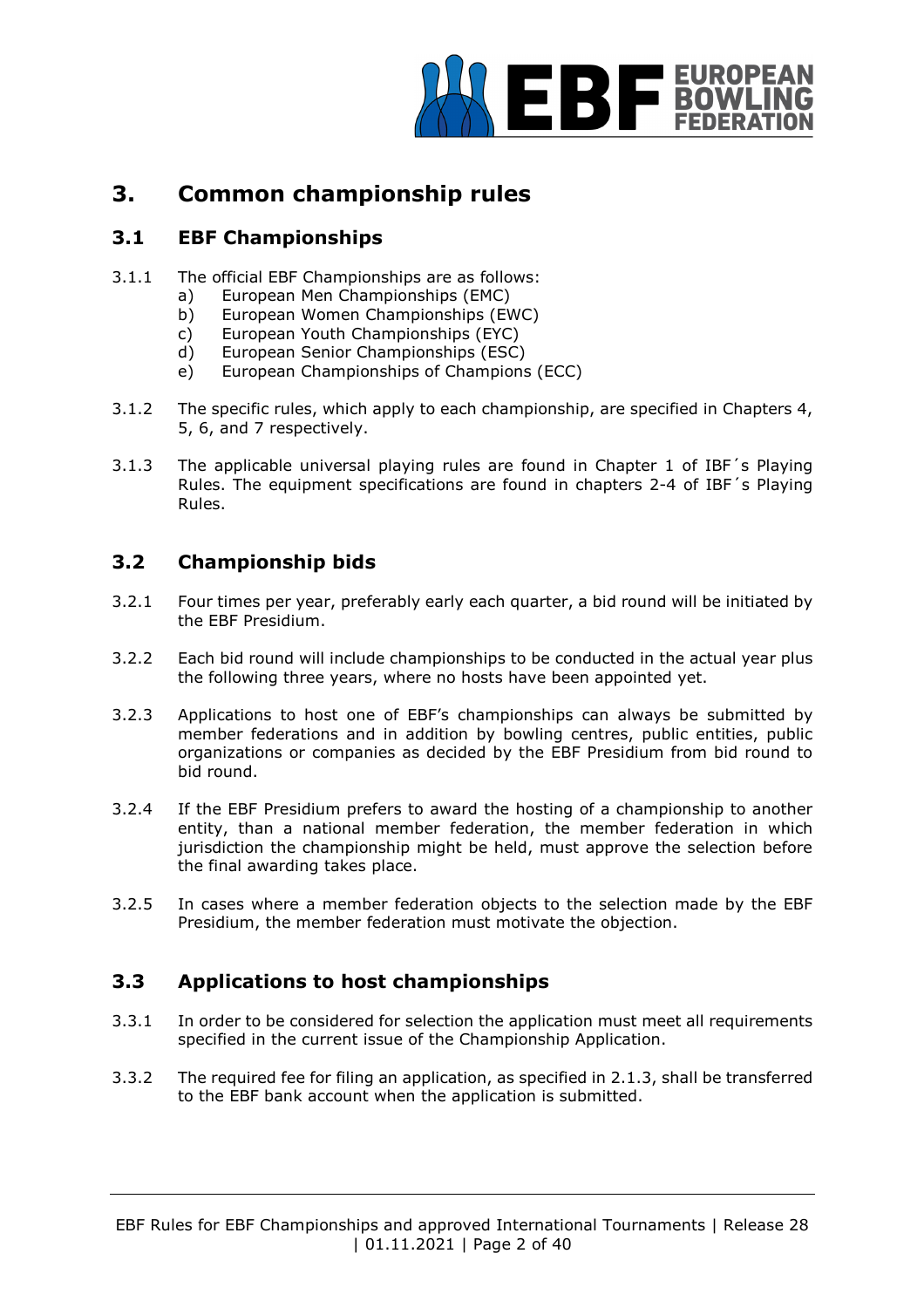

- 3.3.3 When the deadline for submitting applications is passed, the EBF Presidium will evaluate the championship application and, in case additional information is needed, the applicants will be requested to submit such information. In some cases the EBF Presidium might decide to perform an evaluation visit to collect more details about the organisation, the bowling centre, the hotel(s), and any other relevant matters of concern before the selection of the host can be made. Applications not meeting the requirements will be rejected and the application fee will be reimbursed.
- 3.3.4 The EBF Presidium decides, in agreement with the host, on the dates for the championship. The dates shall be chosen in a way that they, as far as possible, do not interfere with the dates of other important international events. The Presidium's decision cannot be appealed.

# **3.4 Financial commitments of the host**

- 3.4.1 Transportation expenses for participating teams and EBF officials
	- a) Airport pick-up and return
	- b) Transportation between designated hotels and the bowling centre as of the last day of arrival and up to the day of departure
	- c) Pre-arranged schedules must be prepared for the transportation
	- d) If a participating member federation chooses to stay at a hotel other than that/those reserved by the host, the host has no obligation to cover the expenses for transportation to and from such a hotel
- 3.4.2 Bowling expenses
	- a) Lane fees for the official practice
	- b) Lane fees for all events of the championships
- 3.4.3 Expenses related to ceremonies
	- a) Opening ceremony
	- b) Medal presentations
	- c) Farewell banquet (optional)
- 3.4.4 Expenses for meeting facilities
	- a) Team Managers meeting
	- b) EBF Congress (if any)
	- c) EBF Presidium and Committee meetings (if any)
- 3.4.5 Expenses for media facilities
	- a) A comfortable room for accredited media representatives
	- b) Sufficient space, a table and a chair for each accredited media representative
	- c) A fast speed line for Internet connections to be shared between the media representatives
	- d) At least one printer
	- e) Other equipment as decided by the host
- 3.4.6 Other expenses
	- a) Championship administration costs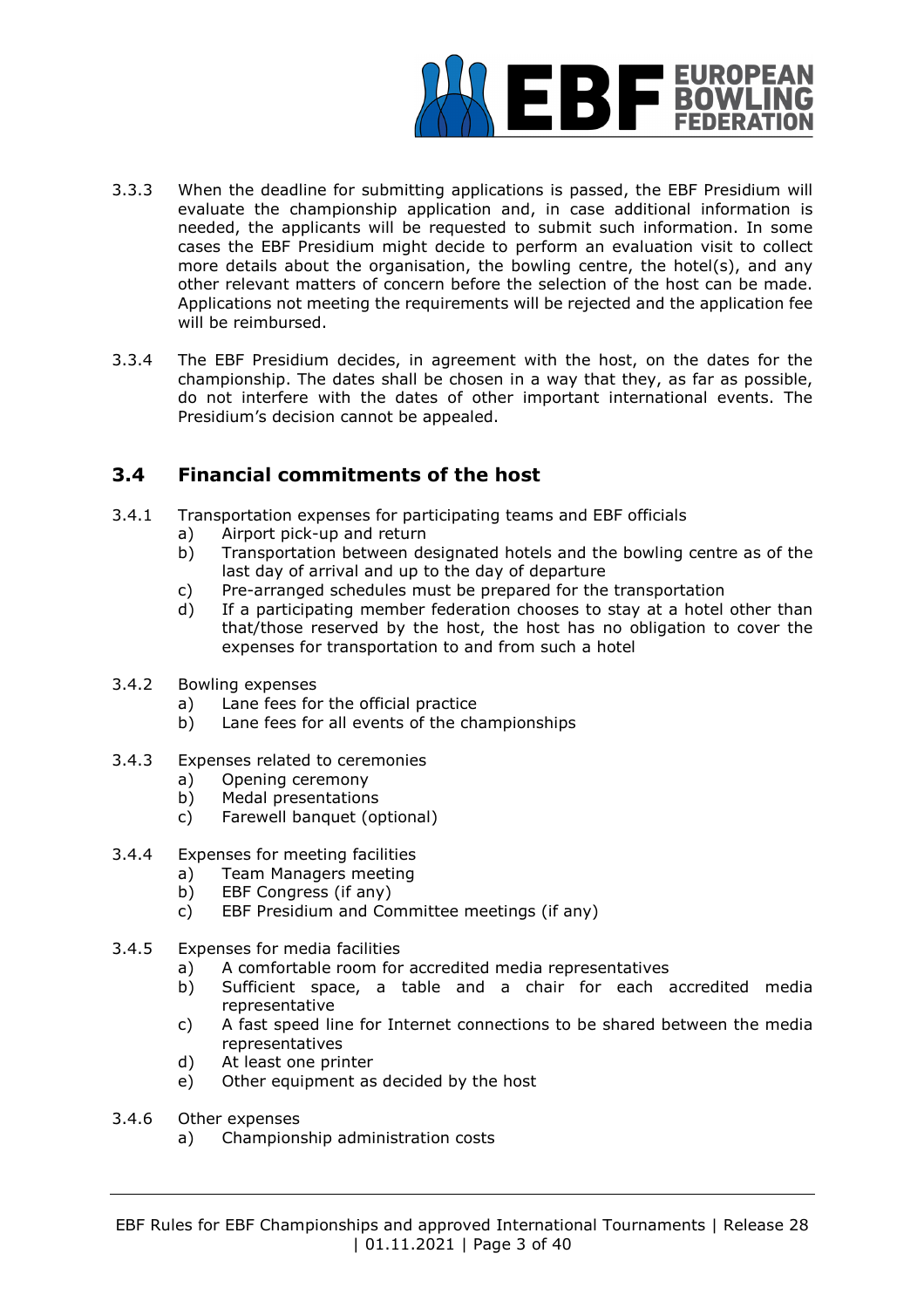

- b) Designing and producing a championship logo
- c) Badges of accreditation
- d) Medical personnel on call
- e) Security personnel
- 3.4.7 It is the obligation of the host to transfer fees to be paid to EBF latest one week after the conclusion of the championships.

## **3.5 Agreement**

- 3.5.1 Following the selection of a host, the Secretary General will initiate a written agreement with duly authorised officials of the host and any other necessary parties.
- 3.5.2 The agreement will be prepared in accordance with the standard form shown in the current issue of the Championship Agreement. Any additional commitments shall be shown in appendices to the agreement.
- 3.5.3 Failure to sign the agreement within a reasonable time will be the cause for the EBF Presidium to consider the selection of another host.
- 3.5.4 After the agreement has been signed, the EBF Presidium can select another host should this become necessary due to force majeure (e.g. risk of war or terrorist attacks, elemental catastrophe, etc.) or in case of circumstances that do not provide sufficient sportsmanlike conditions. If the host disagrees, the EBF President can call for a meeting where officials of the host can participate at their own cost to present their case.

# **3.6 Championship Director's inspection**

- 3.6.1 Championship Director's inspection is a methodical examination and review of the prerequisites and preparations for the hosting of a championship. It should take place approximately one year prior to the start of the championship. However, this time may be shortened if the host has previous experience of organising championships in a satisfactory way.
- 3.6.2 The objective is to identify eventual areas that need improvement and to verify that all necessary steps will be taken to guarantee a successful championship, which meets the expectations of athletes, coaches, officials, media representatives, spectators, and other interested persons.
- 3.6.3 The Championship Director will soonest possible after the selection of the host for a championship, and after co-ordination with the Technical Delegate and the IT Delegate, contact the host to agree on suitable dates for the inspection, if possible/preferably coordinated with inspections of the delegates.
- 3.6.4 The current issue of the document "Championship Inspection" shall form the basis for the inspection.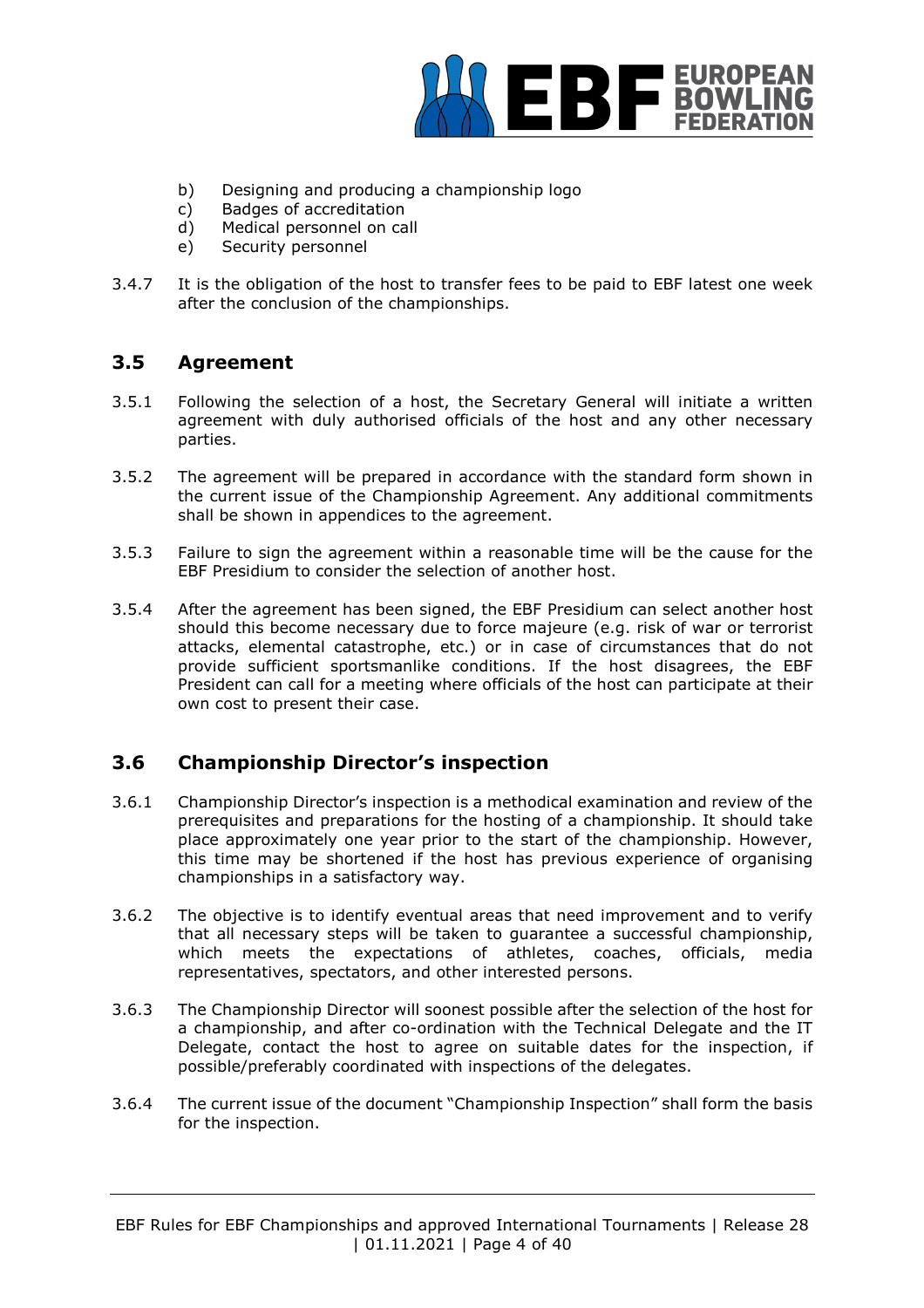

- 3.6.5 The inspection report shall be presented to the host and to the EBF Presidium. It is the responsibility of the Championship Director to follow up on any and all corrective action agreed upon with the host.
- 3.6.6 The expenses for the Championship Director to do the inspection will be paid by EBF. However, should it be necessary to repeat the inspection the host will bear the cost for such a visit.

# **3.7 Bowling centre inspection**

- 3.7.1 At least half a year prior to the championship, the appointed Technical Delegate will visit the championship venue to perform or supervise a complete technical inspection of the bowling centre.
- 3.7.2 It is the responsibility of the Championship Director to co-ordinate the dates for the inspection.
- 3.7.3 All equipment, which is to be used during the championship, must meet the requirements specified by IBF. The inspection will at a minimum include lanes, pinsetters, pins, foul detection system, score keeping system, etc.
- 3.7.4 New pins or pins of not more than 300 games shall be used for the championship. Two sets of pins shall be used in each pin setting machine.
- 3.7.5 At the end of the inspection the Technical Delegate shall agree with the host on eventually necessary corrective actions, and if necessary also on dates for a follow up inspection.
- 3.7.6 Within one week of the inspection, the Technical Delegate shall issue a complete inspection report to the host, bowling centre management, and the EBF Presidium.
- 3.7.7 It is the responsibility of the Technical Delegate to follow up on any and all corrective actions agreed upon with the host.
- 3.7.8 When all specification requirements are met, the Technical Delegate will accept the bowling centre to be used for the actual championship.
- 3.7.9 The expenses for the Technical Delegate to perform the inspection will be paid by EBF. However, should it be necessary to repeat the inspection, the host will bear the cost for the visit.

#### **3.8 IT inspection**

- 3.8.1 At least half a year prior to the championship, the IT Delegate will visit the championship venue to perform an IT inspection of the bowling centre.
- 3.8.2 It is the responsibility of the Championship Director to co-ordinate the dates for the IT inspection.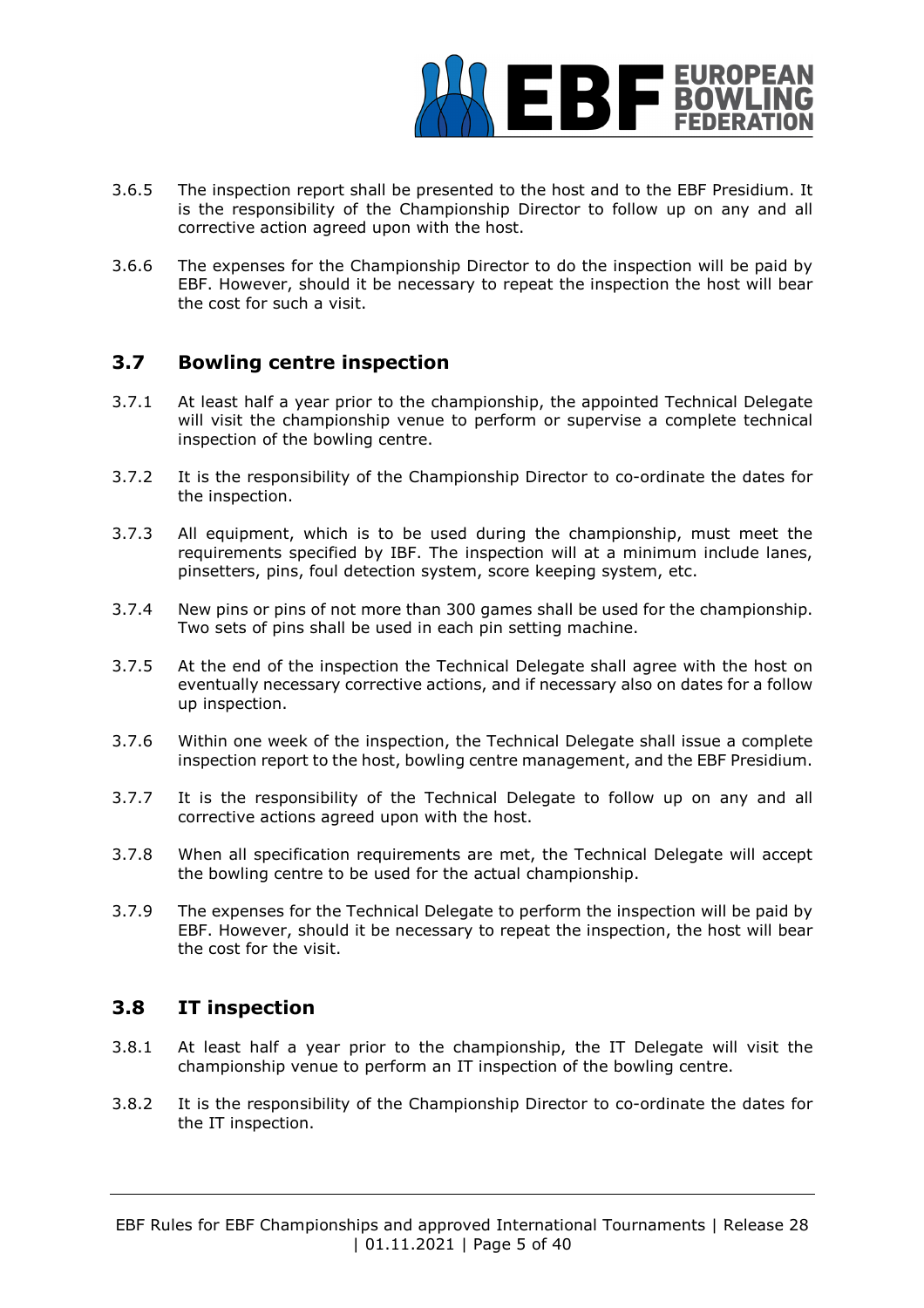

- 3.8.3 The IT inspection will as a minimum include:
	- a) Guiding and advising the host when it comes to line requirements
	- b) Guiding and advising the host when it comes to network requirements
	- c) Guiding and advising the host when it comes to requirements for IT equipment
	- d) The score system
	- e) On-line scoring in use
	- f) List of needed adjustments and requirements for the host and the centre
- 3.8.4 The expenses for the IT Delegate to perform the inspection will be paid by EBF. However, should it be necessary to repeat the inspection, the host will bear the cost for the visit.

### **3.9 Information Bulletin**

- 3.9.1 The host shall prepare one information bulletin to be published approximately six months prior to the championships. Before publishing, the bulletin must be approved by the Championship Director.
- 3.9.2 The bulletin must be circulated to all member federations and published on a website related to the championships.

### **3.10 Participants**

- 3.10.1 The official delegation of each participating federation includes athletes and officials appointed by the federation to serve their team.
- 3.10.2 In addition to the official delegation a national federation may list other individuals on the entry forms. They are considered as guests and are offered championship services such as transportation, entry to the bowling centre, etc. They fall under the jurisdiction of the respective national federation that has submitted their names on the entry form.
- 3.10.3 The entry fee for members of the official delegation and the entry fee for guests shall be agreed upon between the host and the Championship Director.

# **3.11 Eligibility of athletes**

- 3.11.1 The EBF championships are open for EBF member federations only.
- 3.11.2 To be eligible to enter athletes in EBF championships, member federations must be current with their fees.
- 3.11.3 Any athlete in the EBF championships must be a national of the country of the EBF member federation, which is entering him (subject to the exceptions below).
- 3.11.4 Exceptions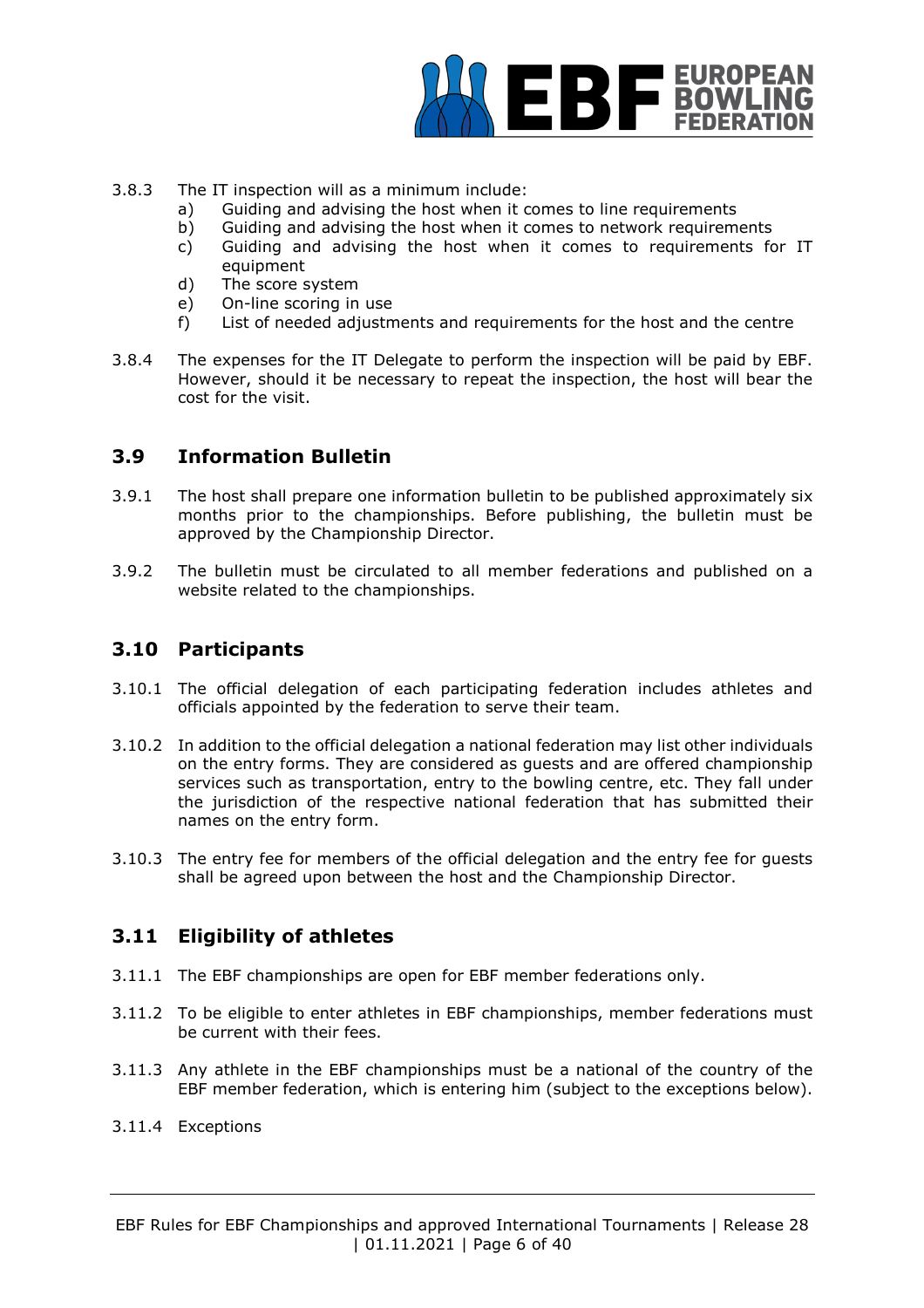

- a) An athlete, who is a national of two or more countries at the same time, may represent the federation in either one of them, as he may elect. However, after having represented one federation in World, continental or regional games or in World or Zone Championships, he may not represent another federation in EBF championships, unless at least three years have passed since he last represented his former federation. This period may be reduced or even cancelled by the EBF Presidium, with the agreement of the national federations concerned, taking the circumstances of each case into account.
- b) An athlete, who has represented one federation in World, continental or regional games or in World or Zone championships, and who has changed his nationality or acquired a new nationality, may participate in EBF Championships to represent his new federation provided that at least three years have passed since the athlete last represented his former federation. This period may be reduced or even cancelled by the EBF Presidium, with the agreement of the national bowling federations concerned, taking the circumstances of each case into account.
- c) In the following circumstances, the three year period does not apply, and an athlete may choose to represent, in EBF Championships, the federation to which he belonged or his new federation if one exists. Such a choice may be made only once.
	- If an associated state, province or overseas department, a country or colony acquires independence.
	- If a country becomes incorporated within another country by reason of a change of border.
	- If a country merges with another country.
- d) If an athlete has the nationality of a union consisting of two or more countries, which have their own national bowling federations, he may choose to represent, in EBF Championships, either one of the federations concerned. When such a choice has been made, he may not represent another federation in EBF Championships unless at least three years have passed since he last represented his former federation.
- e) If an athlete has the nationality of a country, where World Bowling has granted membership to more than one national bowling federation, he may then chose to represent, in EBF Championships, either one of the federations concerned. When such a choice has been made, he may not represent another federation in EBF Championships, unless at least three years have passed since he last represented his former federation.
- 3.11.5 In all cases, in which an athlete would be eligible to participate in EBF Championships, either by representing a federation of another country than his, or by having the choice of the federation which he intends to represent, the EBF Presidium may take all decisions of a general or individual nature, with regard to issues resulting from nationality, citizenship, domicile or residence of any athlete, including the duration of any waiting period.

# **3.12 Entry deadlines**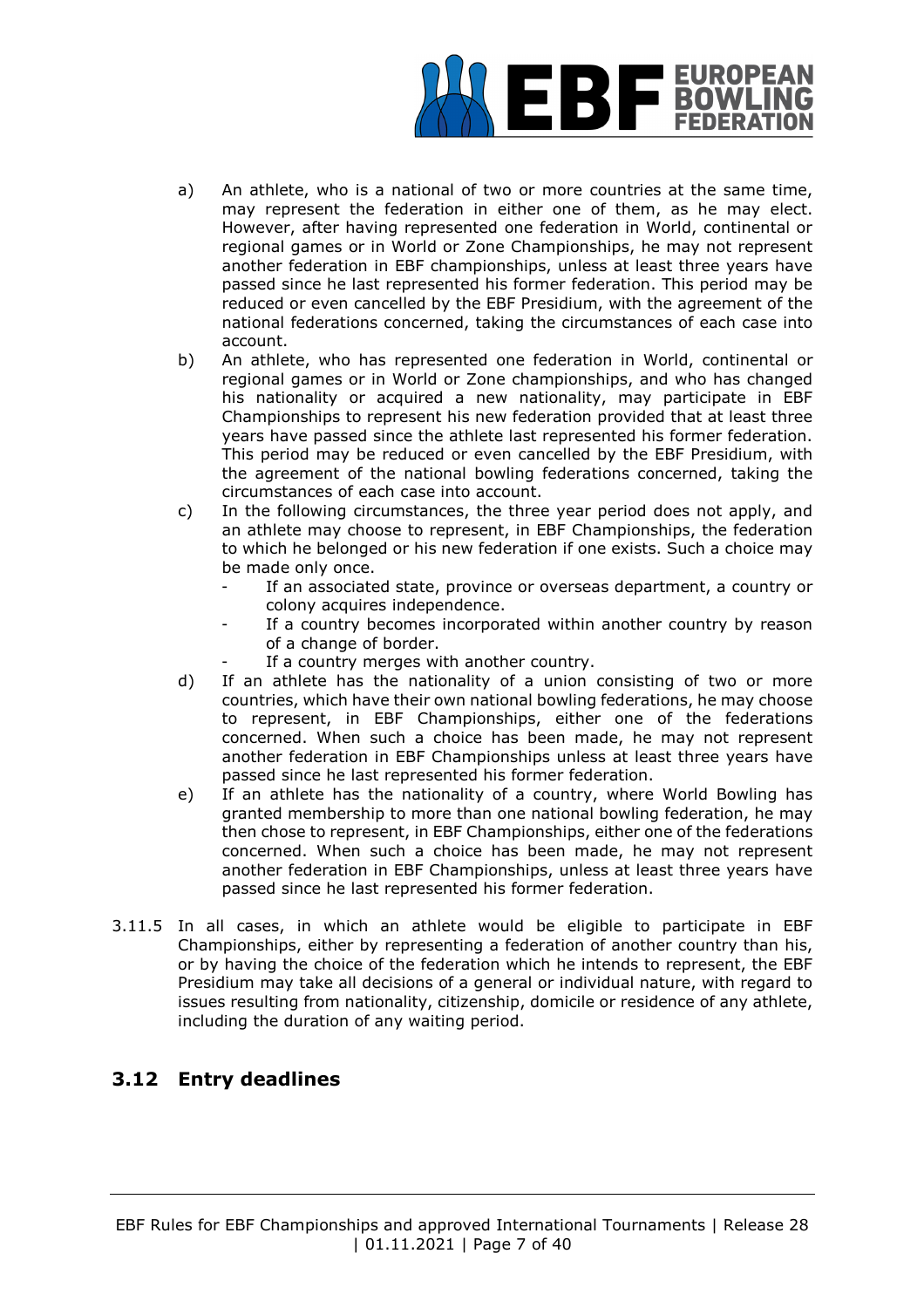

- 3.12.1 It is the obligation of the host to agree with the Championship Director on deadlines for the entry forms to be received and to publish the deadlines to all member federations.
- 3.12.2 Federations not meeting the deadlines specified for hotel forms, arrival & departure forms, and media accreditation forms cannot expect to be provided with the full championship service, for instance accommodation at the official hotels.
- 3.12.3 The entry deadline
	- a) The entry deadline, which is specified in the entry form, is the last date the entry form must be received by the host. It will not be possible for federations to enter a championship if they fail to meet the entry deadline.
	- b) In case a federation is increasing the number of athletes of a team after the entry deadline, the federation must pay a double entry fee for each added athlete.
	- c) In cases where one or more athletes are withdrawn after the entry deadline without being replaced by another athlete, the federation must pay a penalty for each withdrawn athlete equal to the double entry fee.
	- d) In case a federation is completely cancelling their participation after the entry deadline, the federation must pay in addition to the withdrawal penalty for each athlete a cancellation fee as specified in Chapter 2 of the current issue of this Constitution.

# **3.13 Championship management**

- 3.13.1 Organising Committee
	- a) The host shall select a Tournament Manager, who together with designated key persons shall supervise and perform the activities directly related to the operation of the championship
- 3.13.2 Championship Committee
	- a) For each championship a Championship Committee shall be established. It shall consist of:
		- Championship Director
		- Technical Delegate
		- Host Tournament Manager
	- b) The Championship Director and the Technical Delegate shall be appointed by the EBF President. Both of them must come from another federation than the federation of the host
	- c) The Championship Committee shall act as an advisory body to the Organising Committee with regard to the operation of the championship
	- d) It is the responsibility of the Championship Committee to handle appeals against decisions taken by referees or by the Organising Committee. All appeal decisions by the Championship Committee shall be presented in writing to the parties involved, and written documentation of all such cases shall be included in the Championship Director's final report of the championship
- 3.13.3 Duties of the Championship Director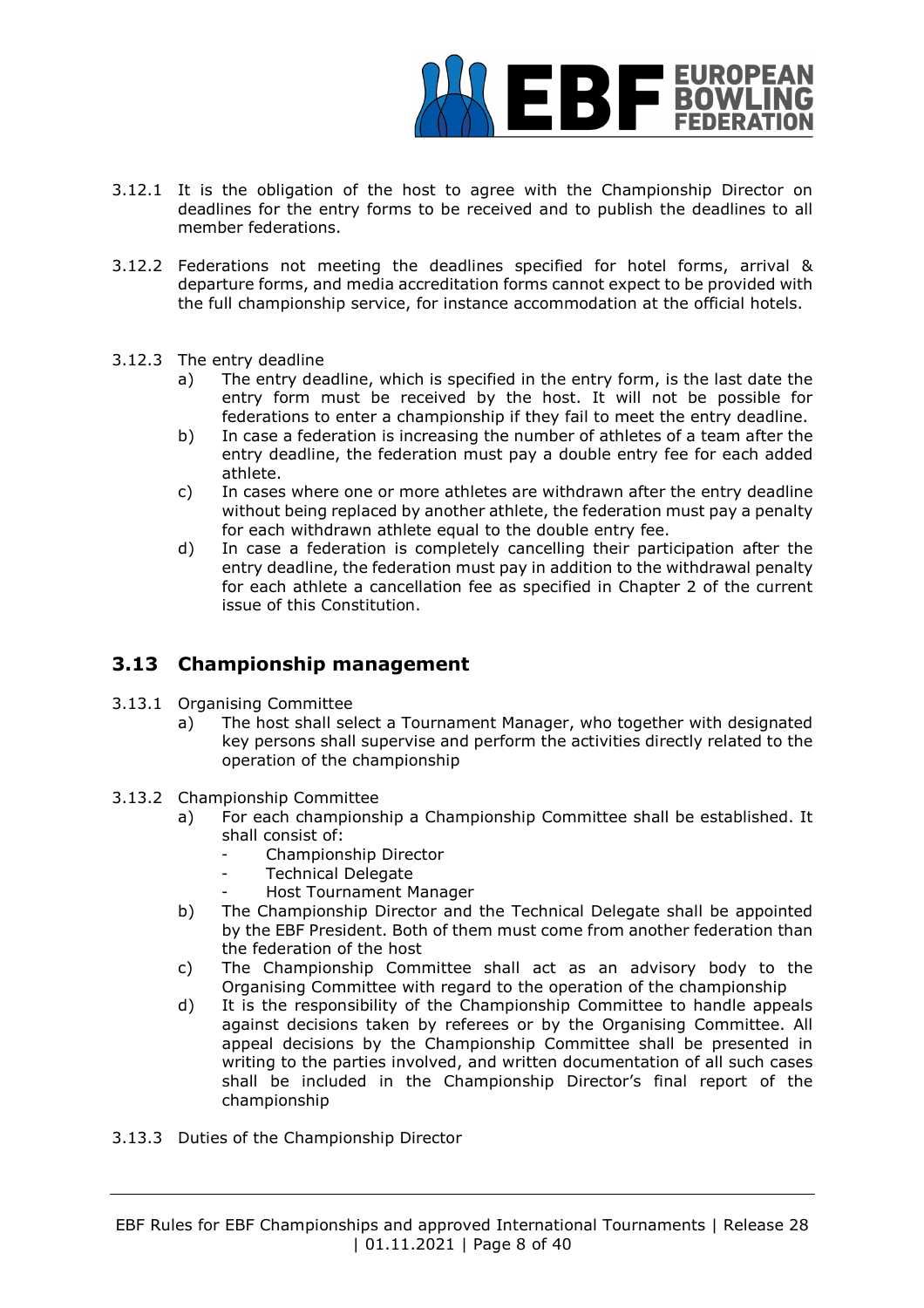

- a) The Championship Director will assist the host in preparing bulletins and other relevant documents related to the championships, and will approve the bulletins prior to the publishing
- b) The Championship Director will be present in due time before and during the championships to assist the Championship Organising Committee
- c) The Championship Director is the Chairman of the Championship Committee and is especially responsible for matters related to the playing rules
- d) Within two weeks of the conclusion of the championship it is the Championship Director's responsibility to issue a summary report of the Championship Committee actions taken during the championship. The report shall be presented to the ETBF Presidium and to the members of the Championship Committee
- 3.13.4 Duties of the Technical Delegate
	- a) The Technical Delegate is, together with the external lane maintenance partner of ETBF, responsible for the design of the one oil-pattern to be used at the championship
	- b) It is the responsibility of the Technical Delegate to make sure that the bowling ball registration preceding the championship follows established rules and procedures
	- c) During the championship it is the responsibility of the Technical Delegate to make sure that the established technical procedures are followed, and that eventual necessary corrections are made.
	- d) The Technical Delegate is especially responsible for all matters related to the lanes, machines, ball inspection etc.
	- e) Within two weeks of the conclusion of the championship it is the Technical Delegate's responsibility to issue a summary report of the technical related actions taken during the championship. The report shall be presented to the ETBF Presidium and the members of the Championship Committee.
- 3.13.5 Duties of the Host Tournament Manager
	- a) The Host Tournament Manager is responsible for all matters related to the operation of the championship.
	- b) The Host Tournament Manager is responsible for the communication with the local championship staff.
	- c) Other duties of the Host Tournament Manager are as specified by the host
- 3.13.6 Duties of the IT Delegate
	- a) For each EBF championship an IT Delegate will be appointed according to an external agreement made between EBF and an external company providing IT services and manpower for the function.
	- b) The IT Delegate is especially responsible for
		- Guiding and advising the host when it comes to line requirements, network requirements and requirements for IT equipment
		- Knowledge of the score system in use
		- Knowledge of eventually on-line scoring in use
		- Delivering the necessary result software
		- Delivering web pages to present lane assignments, results and standings
		- Operating the score system (if needed)
		- Operating the software for results and standings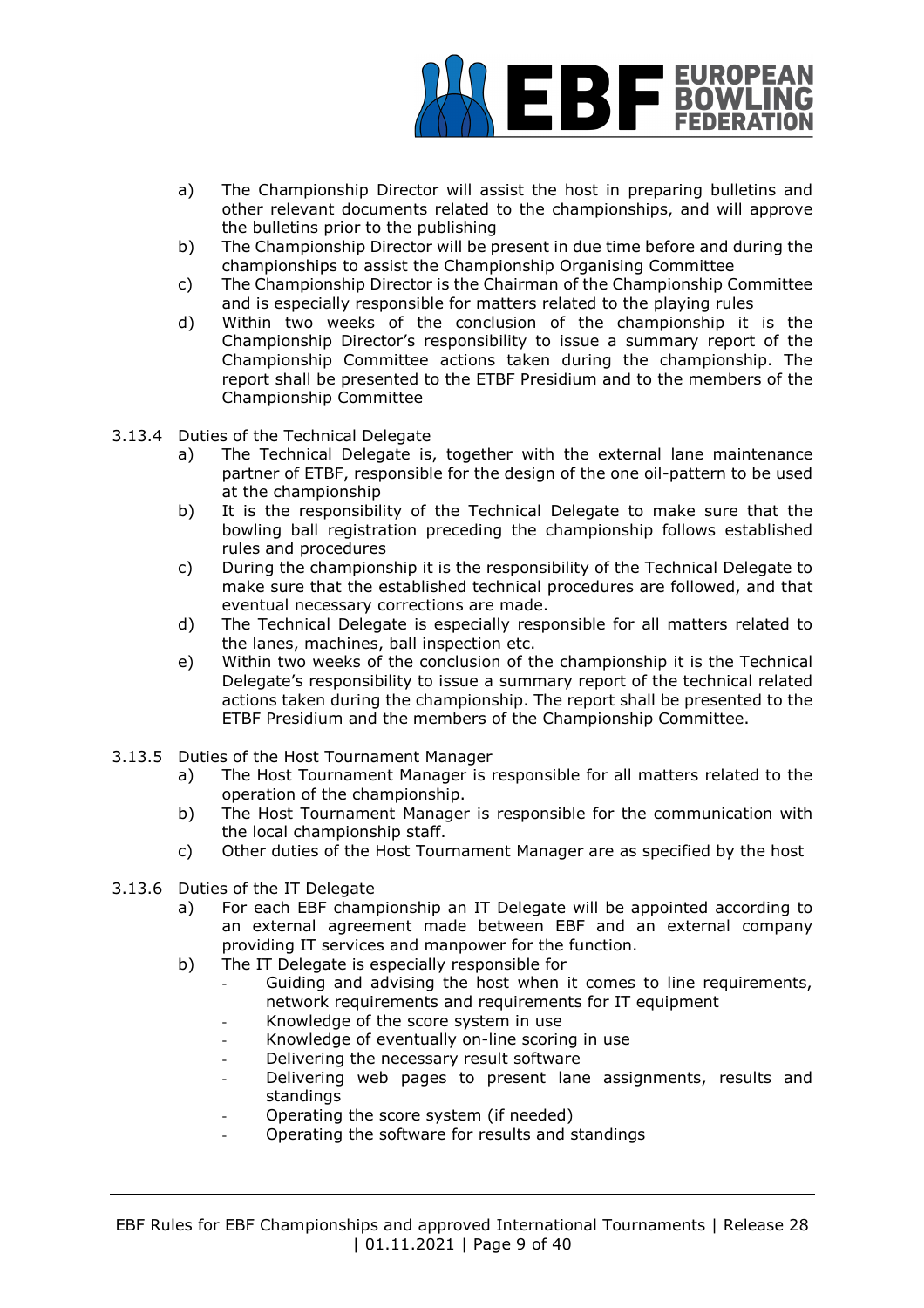

- 3.13.7 Jury of Appeal
	- a) For each EBF championship the EBF President shall appoint a Jury of Appeal, consisting of three members. Three different federations must be represented on this body
	- b) It is the responsibility of the Jury of Appeal to handle appeals against decisions taken by the Championship Committee
	- c) The Jury of Appeal may decide on an issue after all material involved has been studied by the members of the jury, either at a regular meeting, or by an e-mail vote, or by a telephone conference
	- d) Minutes of all meetings of the Jury of Appeal shall be kept, and shall be forwarded to the EBF Presidium soonest possible after a decision has been made
	- e) All decisions of the Jury of Appeal shall be presented in writing
	- f) The fee for an appeal shall be forwarded to the EBF President for inclusion in the EBF financials

# **3.14 Assignments to squads and lanes**

- 3.14.1 When all participants are known, it is the responsibility of the Championship Committee to establish an impartial draw for the squad assignment for each squad in the championships. The squad assignment remains an internal document in the Championships Committee.
- 3.14.2 Singles pairs, Doubles and Trios respectively, from the same national federation shall be assigned to different squads.
- 3.14.3 Athletes not joined with other team members in an event are considered as extra athletes, who nevertheless will play in each event to be able to play the same number of games like all other athletes in the All Event competition of the championships.
- 3.14.4 Extra athletes from different federations are combined and assigned to squads in a number either equal to or one lower than the number of athletes per lane in the event, in which they are playing in a combined single pair, double, trio or team.
- 3.14.5 Eventually incomplete single pairs, doubles, trios or teams are distributed over as many squads as possible of the event.
- 3.14.6 When the registration of all teams in a championship is concluded, after which the final number of athletes attending is known, the IT Delegate will perform a draw of the lane assignments, squad by squad and event by event, together with two officials from different federations attending the championships.
- 3.14.7 Athletes assigned to commence bowling on odd numbered lanes will move left and athletes assigned to commence bowling on even numbered lanes will move right for each successive game. The Championship Committee will determine the number of lanes to be moved after each game of the squad.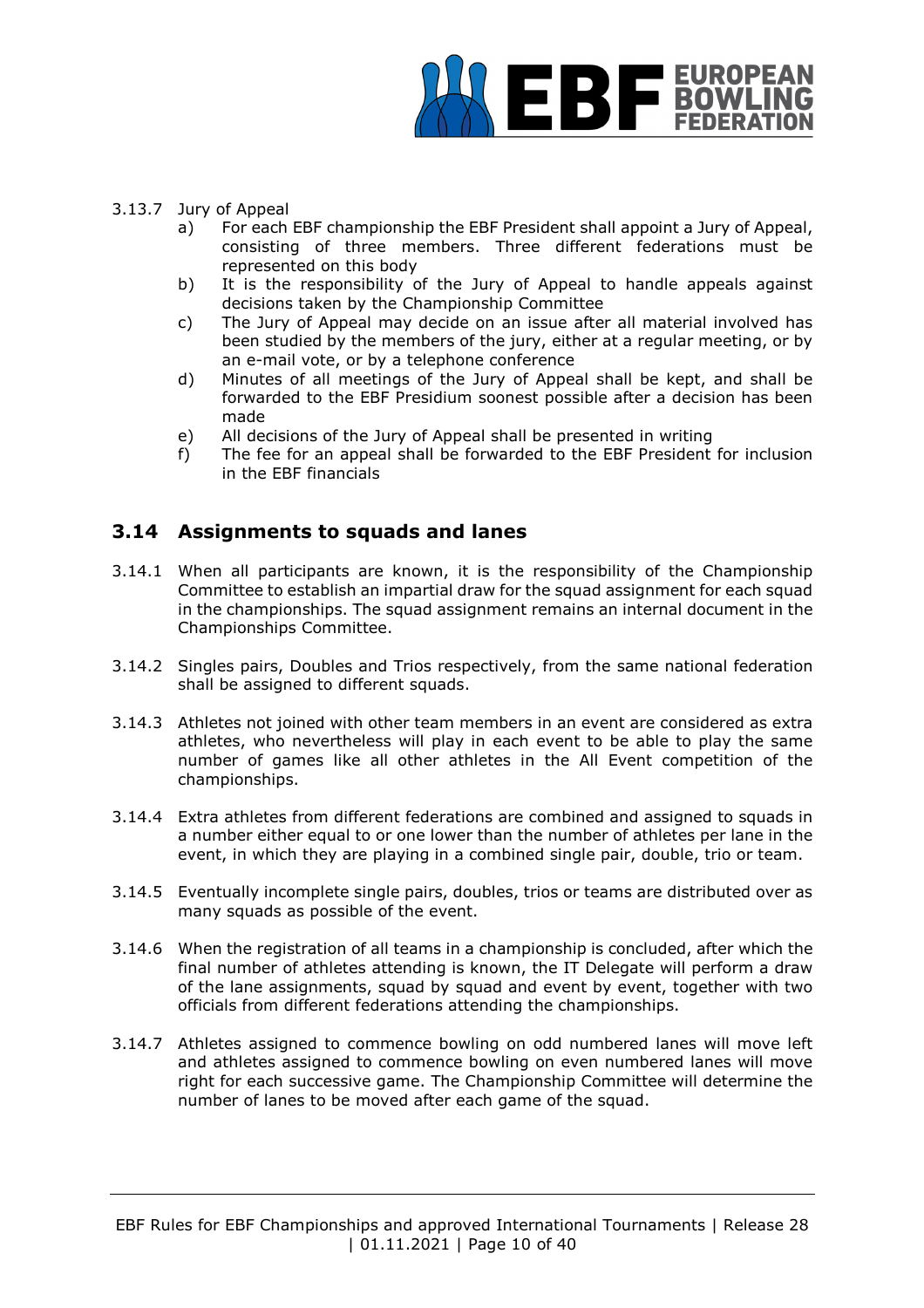

3.14.8 The lane assignment and the lane movement procedures are presented either at the Team Managers' meeting, or soonest possible after, when the assignment draws have been made by the IT Delegate.

### **3.15 Pacers**

- 3.15.1 A pacer is an athlete taking part in a squad of an event without a counting pin fall.
- 3.15.2 A pacer must, to the highest possible degree, have bowling skills as close as possible to the athletes in the squad.
- 3.15.3 The gender of a pacer must be the same as the athletes in the squad.
- 3.15.4 An athlete from one of the participating national teams cannot be a pacer.
- 3.15.5 Pacers are only used, when the final number of athletes attending makes it impossible to meet the policies for incomplete combined single pairs, doubles, trios or teams, as specified in Articles 3.14.3-5.
- 3.15.6 In case of a withdrawal during a squad, no pacer will be added.

#### **3.16 Team Managers meeting**

- 3.16.1 Prior to the start of the official practice, a meeting shall be held to provide all necessary information about the competition and related activities, and to answer questions.
- 3.16.2 The Championship Director, the Technical Delegate, the IT Delegate and the Host Tournament Manager shall attend the meeting.
- 3.16.3 From the participating federations only team managers and coaches may attend the meeting.

### **3.17 Ceremonies**

- 3.17.1 An opening ceremony and medal presentations are mandatory. The farewell banquet is optional.
- 3.17.2 Opening ceremony
	- a) The Opening Ceremony shall, at a minimum, include an athletes parade with flag display and appropriate remarks by representatives of the host and EBF
	- b) The program is subject to the approval of the Championship Director
- 3.17.3 Medal presentations
	- a) The medal presentations should be conducted after each event and preferably before the commencement of the next event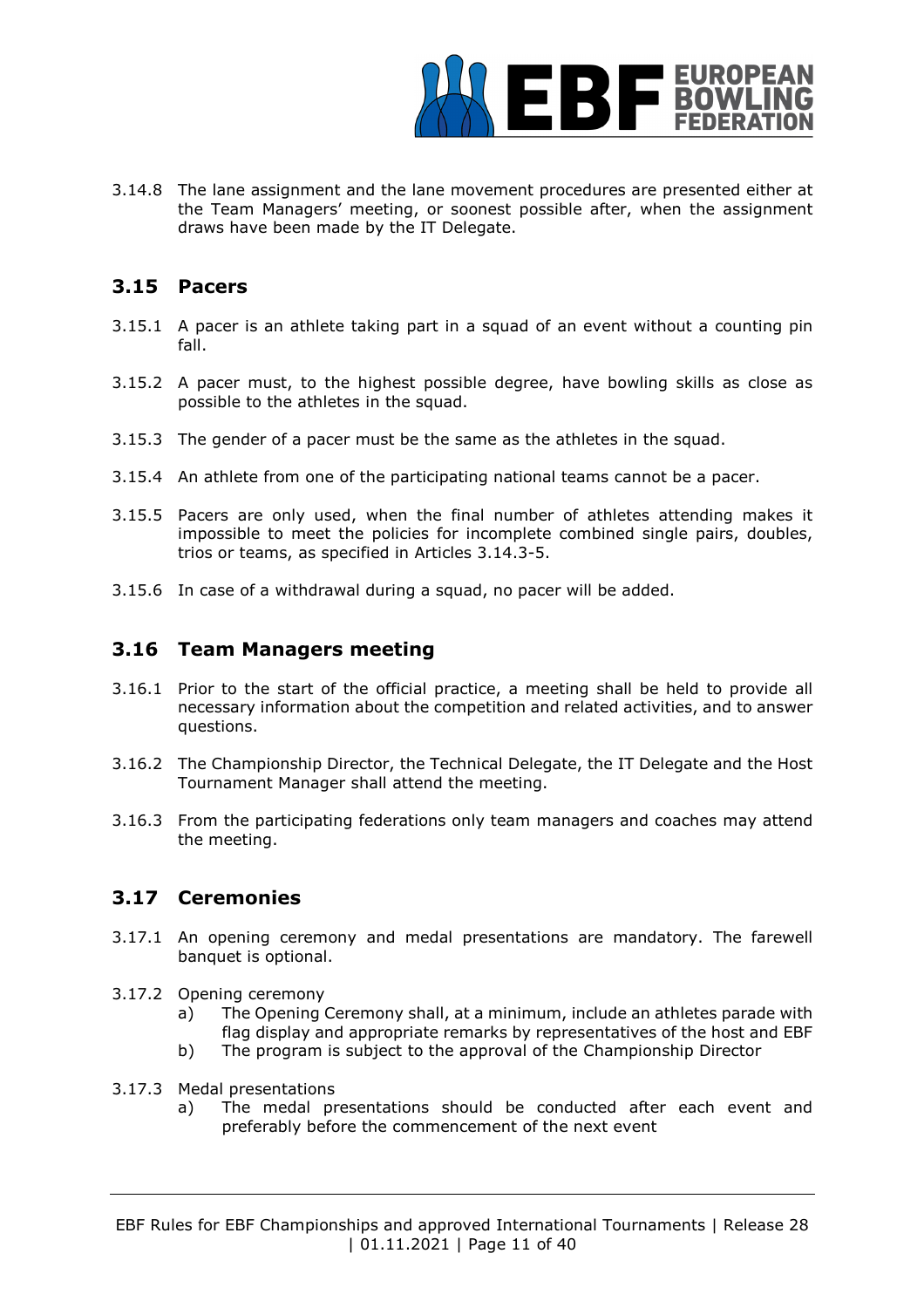

- b) National anthems shall be played for the winners
- c) Medal presentations shall follow a plan established by the host and approved by the Championship Director

# **3.18 Bowling ball procedure**

- 3.18.1 Only bowling balls that are included in the USBC Approved Bowling Ball list may be used in competition. The official list of approved bowling balls is published on the Internet website www.bowl.com.
- 3.18.2 Cleaning of the surface of the bowling ball is permissible prior to any delivery during a game. Any cloth product that is non-abrasive, and contains no chemical additives that would modify the surface finish of the ball, would be acceptable to use. Cleaners, which are products meant to clean the ball surface without changing the surface roughness, may be used, and provided they are on the list of approved products.
- 3.18.3 Adjusting of the surface of the bowling ball by means of scrub sponges, scoring pads, and polish that are on the list of approved products may be done only during any practice session and between any block of games, as well as between semifinals and finals of an event, provided it is done outside of the athletes' area.
- 3.18.4 Altering the surface of the bowling ball by means of bonded or coated abrasives may only be done in a designated area and only during any practice session, and between any block of games, as well as between semi-finals and finals of an event.
- 3.18.5 The list of approved as well as not acceptable products for cleaning and adjusting of the surface of bowling balls can be found on the website www.bowl.com.
- 3.18.6 Prior to the start of the Official Practice the bowling balls to be used during competition shall be inspected and registered. The inspection shall be limited to
	- a) Eligibility of the ball as specified in the list of approved bowling balls
	- b) Serial number
	- c) Visual inspection with regard to material, surface, plugs, etc.
- 3.18.7 Immediately following the Official Practice the ball registration list for each athlete shall be modified only to include the bowling balls to be used during the championship events. Each athlete will be permitted to have maximum 6 bowling balls registered. No replacements or additions will be allowed once the first event has started, and no modifications of a bowling ball shall be permitted apart from the altering of the surface as described above. In very special circumstances the Championship Committee may allow a replacement of a registered bowling ball once the first event has started.
- 3.18.8 Random checks of the identity of the bowling balls used in competition will be performed during the squads at the discretion of the Championship Committee.
- 3.18.9 The penalty for violation of the rule is disqualification and all scores null and void.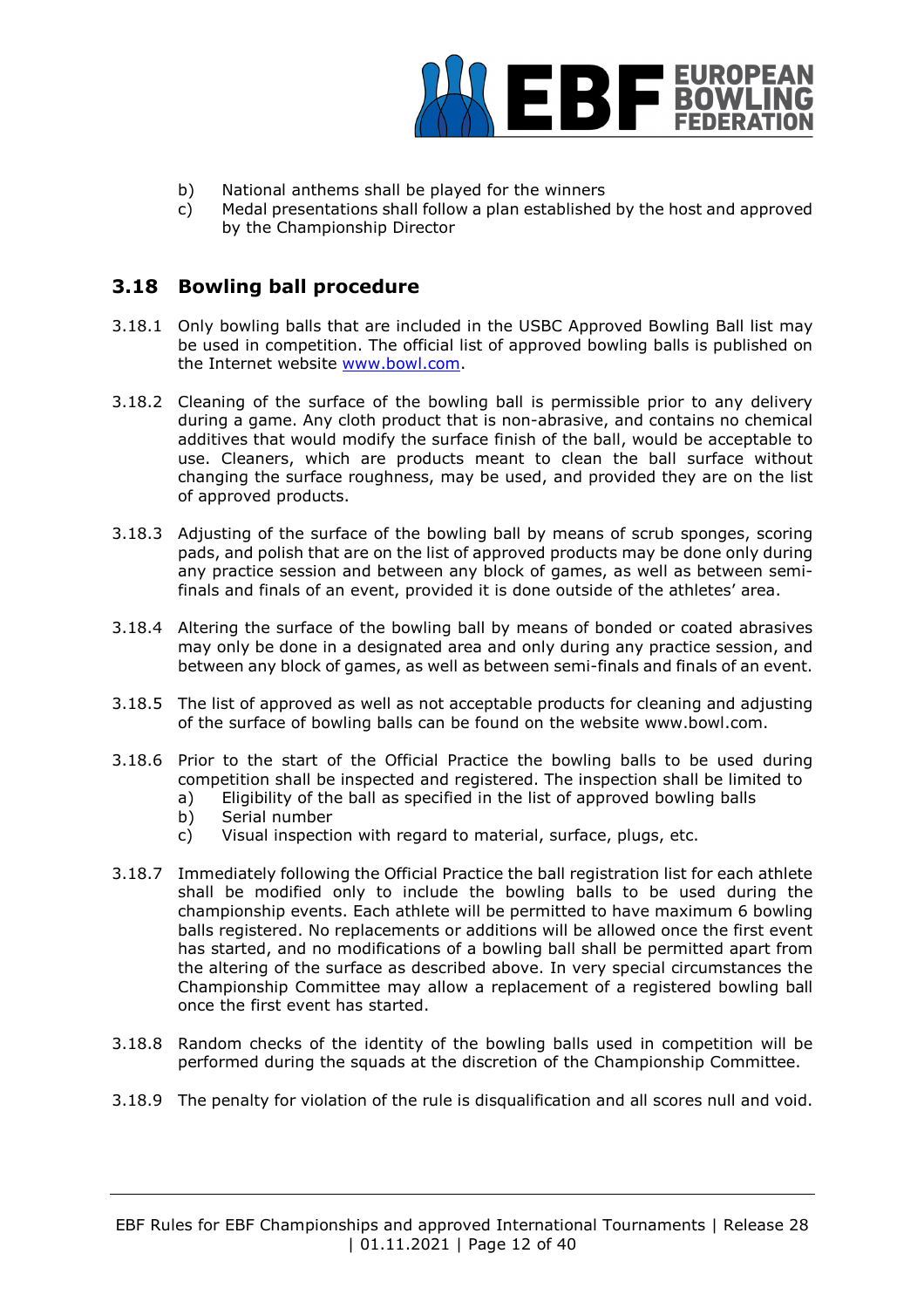

# **3.19 Lane dressing procedures**

- 3.19.1 The general goal for the lane maintenance shall be to achieve a fair and equitable scoring condition, which places a premium on athlete versatility, accuracy and consistency.
- 3.19.2 Only one oil-pattern will be in use during the entire period of the championship.
- 3.19.3 Latest 2 months prior to the first day of the championships, the host will, at the championship website and in an email circulated to all member federations, publish the expected length of the oil-pattern.
- 3.19.4 The final selected oil-pattern will be announced at the Team Managers meeting.
- 3.19.5 The length of the final selected oil-pattern might vary with a maximum of  $+/-$  one foot from the originally published length.

# **3.20 Playing uniform**

- 3.20.1 Athletes shall wear a standard uniform approved by their member federation. In a team event (doubles, trios, team) athletes of the same team must wear uniforms of the same colour and type.
- 3.20.2 The name of the member federation, which the athlete represents, must appear on the uniform.
- 3.20.3 The following may appear on the uniform
	- a) Name of the athlete
	- b) Logo of the member federation, which the athlete represents
	- c) Advertisements
- 3.20.4 Coaches in the athlete's area must wear a uniform specified by the member federation, including bowling (or sport) shoes.
- 3.20.5 At medal ceremonies, all medallists (athletes and coaches) must wear a uniform specified by the member federation, including bowling (or sport) shoes.

# **3.21 Using alcohol**

- 3.21.1 Athletes and coaches must not consume alcohol or be under the influence of alcohol while in competition; i.e. during the entire period of a block of games.
- 3.21.2 If an athlete or a coach is in breach of this rule, the athlete or the coach in question will be excluded from the rest of the championship by the Championship Committee.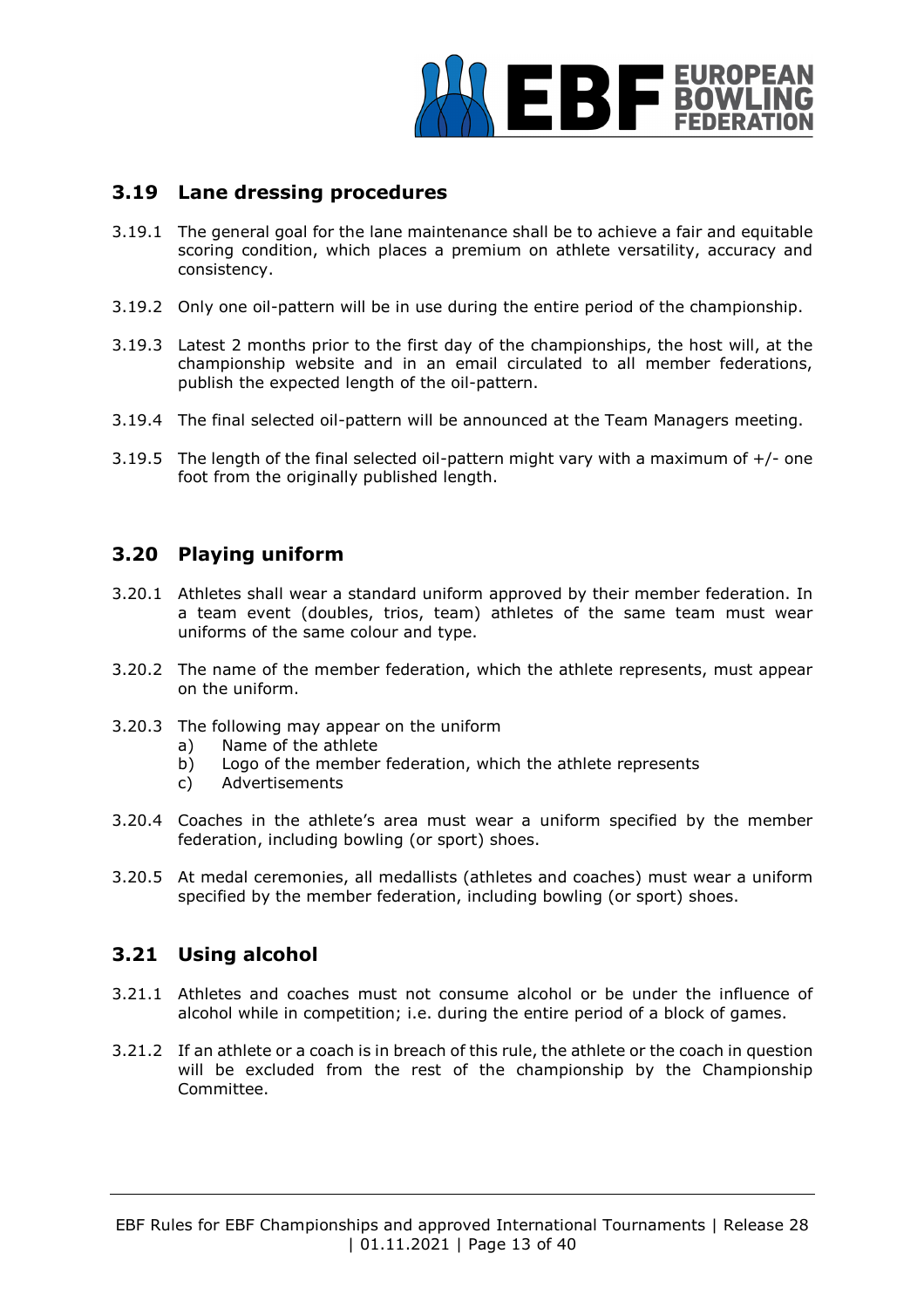

# **3.22 Smoking and using tobacco products**

- 3.22.1 Athletes and coaches must not smoke, use tobacco products or use any kind of synthetic cigarettes or e-cigarettes while in competition; i.e. during the entire period of a block of games.
- 3.22.2 For the first offence by an athlete, the penalty will be either zero pins in the game, where the offence happens, or zero pins in the succeeding game, if the offence happens in between two games in a block.
- 3.22.3 For the second offence by the same athlete, the athlete will be excluded from the rest of the championships by the Championship Committee.
- 3.22.4 For the first offence by a coach, the coach will be excluded from the block of games.
- 3.22.5 For the second offence by the same coach, the coach will be excluded from the rest of the championships by the Championship Committee.

# **3.23 Anti-doping rules**

- 3.23.1 Anti-doping regulations as appearing in IBF´s Doping Control Manual will be applicable for the EBF championships when so decided by the EBF Presidium.
- 3.23.2 Doping control tests may also be conducted at the discretion of the national doping control agency of the country of the host.

# **3.24 Competition area**

- 3.24.1 The competition area shall be clearly defined and be separated from the spectator's area, either by already existing tables or barriers, or by temporary installations for the championship ensuring the separation.
- 3.24.2 Restrictions in the competition area
	- a) It is not permitted to bring in or consume food in the competition area. This does not include candy bars or fruit.
	- b) Non-alcoholic beverages may be consumed in the competition area provided they are kept in a way, which eliminates the risk of contaminating the competition area, approaches or lanes.
	- c) The use of any other liquids, such as bowling ball cleaners, must be controlled in a way that would eliminate the risk of contamination of the competition area.
- 3.24.3 Athletes in the competition area
	- a) Only athletes in competition are permitted in the area.
- 3.24.4 Coaches in the competition area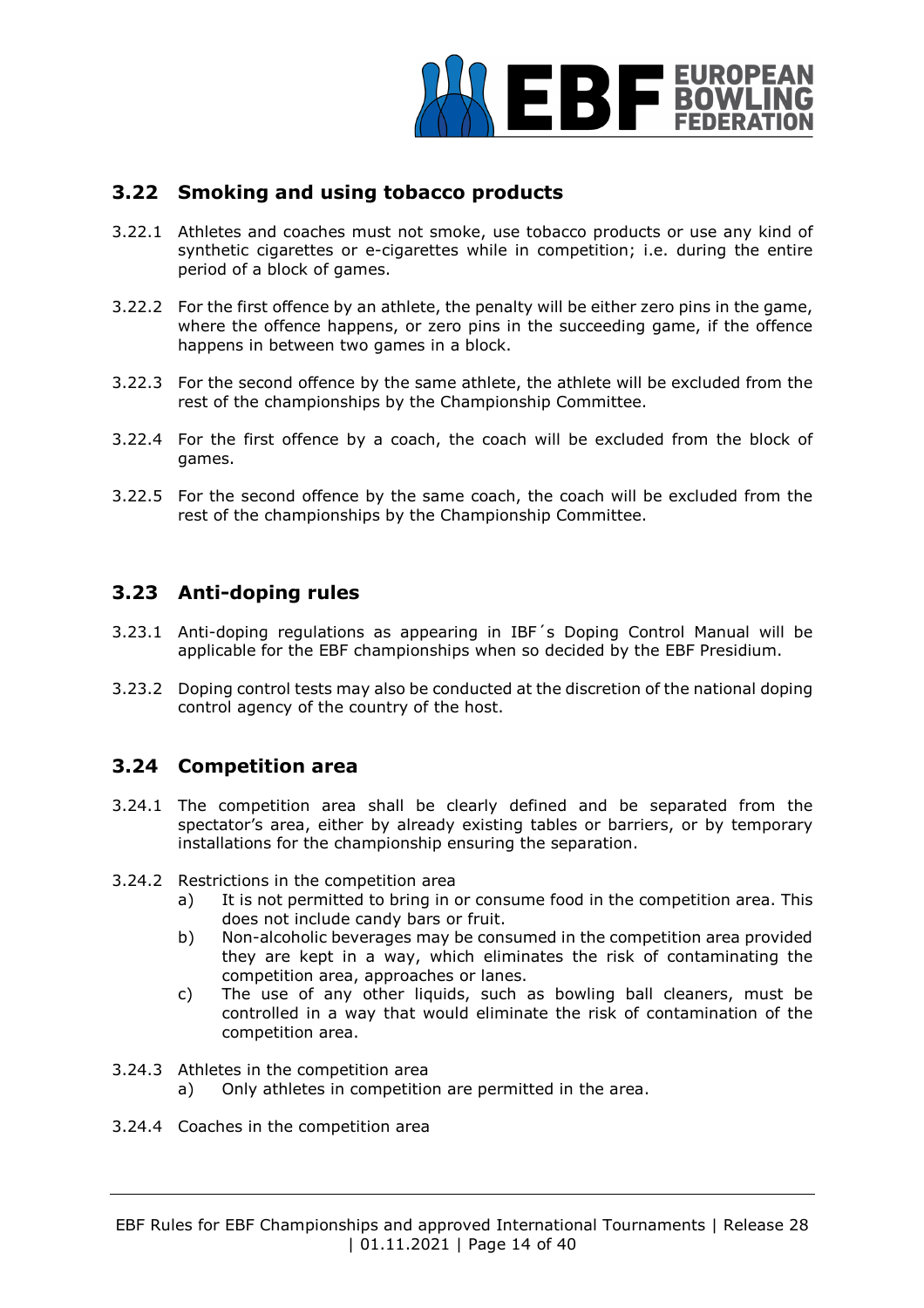

- a) Only one coach per single pair, double, trio, team or masters qualified will be permitted in the competition area.
- b) A coach must be positioned in the immediate vicinity of the pair of lanes on which the athletes he is coaching are competing.
- c) The name of each coach must be mentioned at the entry form of the discipline to be able to coach during a block of games.
- d) A coach cannot be exchanged during a block of games.
- e) A coach must be certified as an EBF Level II coach or equivalent by one of tht national or international programs approved/recognized by EBF and or World Bowling to be able to coach in EBF's Championships. \*)
- f) The relevant digital copy of the certificate must preferably be sent to the organizer when the name list is submitted or latest to the organizer upon registration at the site of a championship. \*)
	- \*) Article 3.24.4.e-g will be in effect as of 1. January 2021.

# **3.25 Practice**

- 3.25.2 The athletes of each federation shall be nominated prior to the start of the Official Practice.
- 3.25.3 Each federation will have one session of Official Practise prior to the start of the first event. Minimum one hour practice is required for each federation.
- 3.25.4 If the centre during a period, where it hosts a championship, is open for open bowling outside the competition periods, it is permitted for the teams or tournament officials to order lanes for additional practise, or for the promotion of the sport, through the centre and for lanes fees as requested by the centre in out of competition periods.
- 3.25.5 Practice immediately before events in each block of games will be 10 minutes, except in the Team event, where the practise will be 15 minutes.

# **3.26 Slow bowling**

- 3.26.1 Athletes preparing to step on the approach and deliver a ball shall have the following obligations and rights
	- a) Athletes shall be ready to bowl when it is their turn and shall not delay the start of their approach or delivery if the lane immediately adjacent to them on both the right and left is clear
	- b) They may claim right of way only over an athlete moving to the approach or preparing to bowl on the lane immediately to their left.
	- c) They shall yield to an athlete moving to the approach or preparing to bowl on the lane immediately to their right.
- 3.26.2 If an athlete/team does not observe the procedures outlined above, it shall be construed as slow bowling. An athlete or a team failing to observe these procedures shall be warned by an authorized tournament official as follows
	- a) A verbal warning for the first offence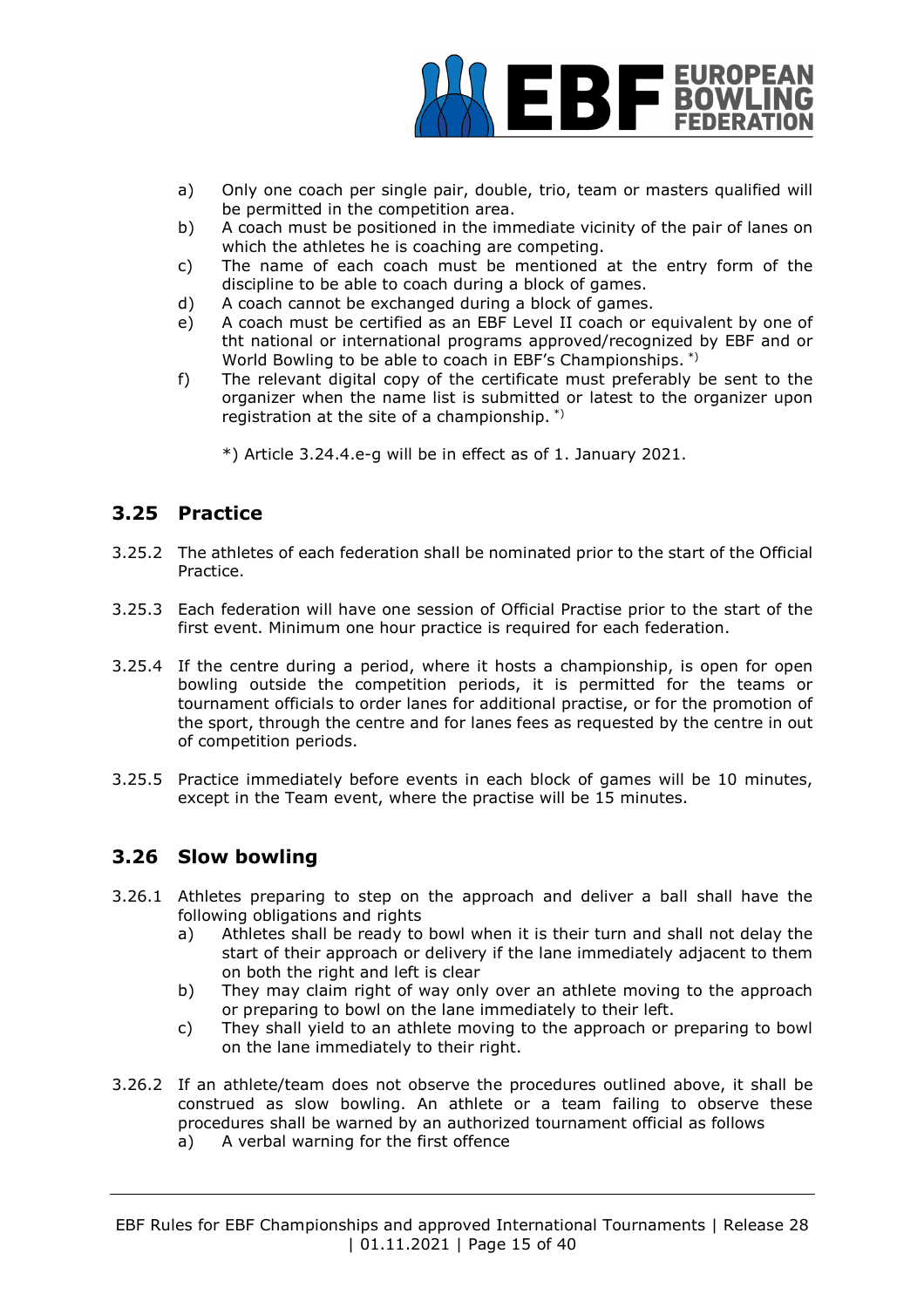

- b) A yellow card for the second offence
- c) A red card for the third and each succeeding offence in any block of games in an event. The penalty shall be a zero pin fall for the frame
- 3.26.3 Whenever there is any question concerning the enforcement of the rule, or lack thereof, in a Masters event or Finals, the Championship Director, notwithstanding the reference to the referees, shall make the final decision.

## **3.27 Re-racks**

- 3.27.1 An athlete is allowed a maximum of two re-racks per game without asking a referee for permission.
- 3.27.2 Unless permission for additional re-racks in the same game is granted by a referee, the re-rack is illegal.
- 3.27.3 A referee can only accept additional re-racks, when it is obvious that the pin setting is clearly off spot.
- 3.27.4 If an athlete violates this rule, the frame following the illegal re-rack, or the remaining part of frame 10, if the violation happens in frame 10, will be set to zero.

#### **3.28 Style of play**

- 3.28.1 In dual lane style of play competing individual athletes or teams shall successively and in regular order bowl one frame on one lane of a pair of lanes, and for the next frame alternate and use the other lane of the pair until five frames are bowled on each lane of the pair. For the next game the athletes move to another pair of lanes.
- 3.28.2 In single lane style of play competing individual athletes or teams shall successively and in regular order bowl one frame at a time on the same lane until 10 frames are bowled on that lane. For the next game the athletes move to another lane.
- 3.28.3 Unless otherwise specified for any event the dual lane style of play shall be used.

# **3.29 Tardy athletes**

- 3.29.1 Any athlete or team arriving late shall begin play with the score count beginning with the frame then being bowled on the lane or lanes to which they are assigned.
- 3.29.2 If they are scheduled alone, they will start in the earliest frame then being bowled on the squad.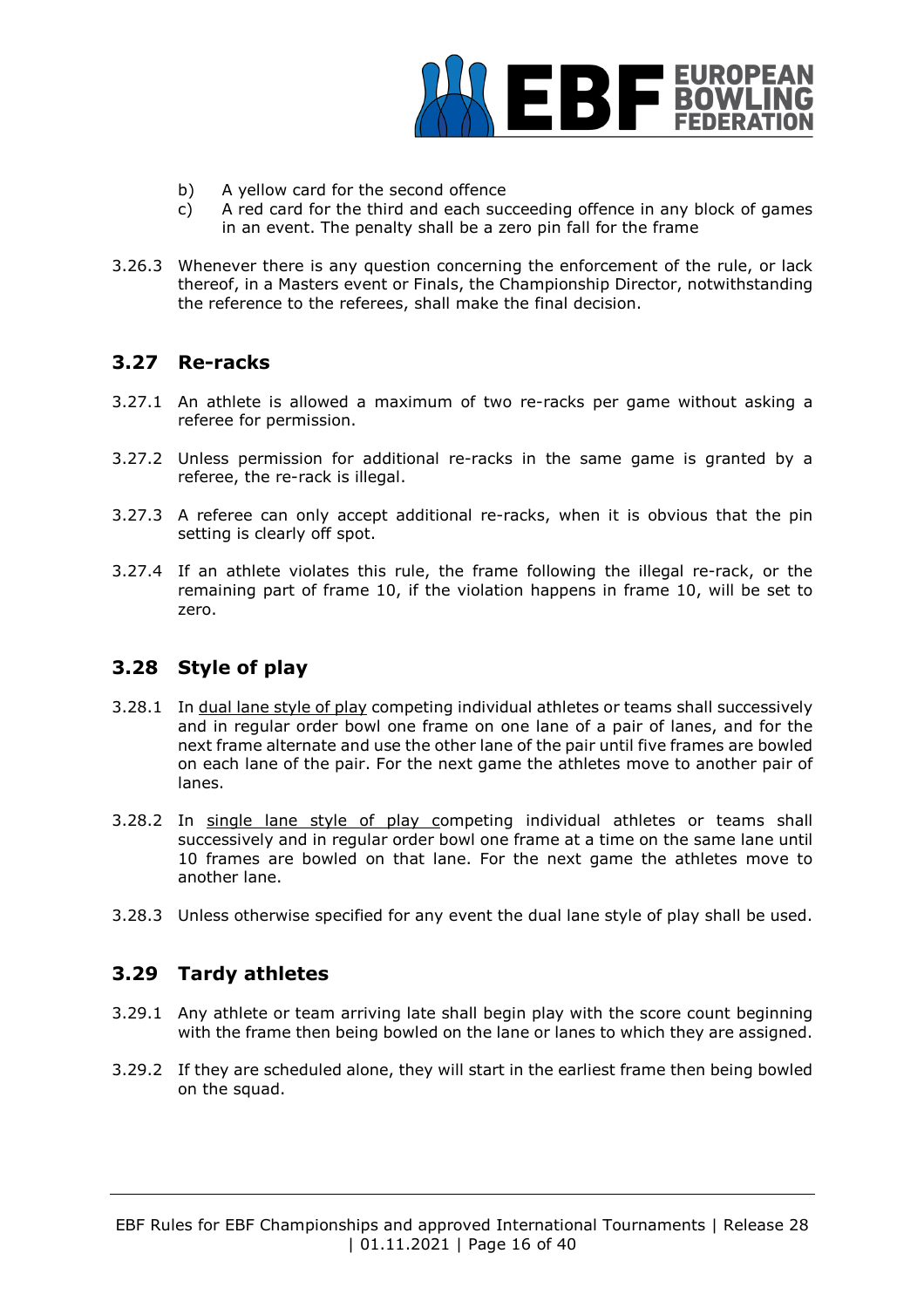

# **3.30 Interrupted game**

3.30.1 The tournament officials may authorize the completion of a game and block of games on another pair of lanes when equipment failure on the starting lanes would delay the normal progress of the block.

# **3.31 Tie breaking**

- 3.31.1 Definition of a game score
	- a) Actual pin fall in the game for an individual athlete
	- b) Actual pin fall for any size of team in a game for the athletes of the team
- 3.31.2 The following will apply to all events except in head-to-head matches
	- a) In case of a tie for position 1 or 4 after the qualification in Singles, Doubles, Trios or Team, for a medal position in All Event or for position 8 or position 24 in All Event, a  $9<sup>th</sup>$  and  $10<sup>th</sup>$  frame roll of will be played, repeated until the tie is broken. The roll off shots will be played by each athlete involved.
	- b) In all other tie situations, the highest positioned will be the athlete/team with the highest last game score, then the highest second last game score etc.
- 3.31.3 The following will apply to head-to-head matches
	- a) In case of a tie in a game a one ball roll off on a full set of pins will be played, repeated until the tie is broken
	- b) In the case of dual lane style of play the athletes will for the first roll off delivery be positioned on the lanes where they ended the game. The highest ranked athlete after the qualification will chose the order of play. For a second roll off delivery the athletes will switch lanes and the order of deliveries will be opposite to the first one and so on
	- c) In the case of single lane style of play all roll off deliveries will be played on the same lane as the tie occurred. The highest ranked athlete after the qualification will choose the order of play. For a second roll off delivery the order of play will be the opposite of the first one, and so on
- 3.31.4 The following will apply to the Semi Finals and finals of the Doubles, Trios, and Team events:
	- a) In case of a tie in a match, each team member will bowl a one ball roll off on a full set of pins. After all athletes of both teams have completed their roll offs, the total pin fall is counted to break the tie
	- b) For the first roll off delivery the teams will be positioned on the lanes where they ended the game. The athletes of each team will make the roll off deliveries in the same order as the line-up for the whole match. The highest ranked team after the qualification will chose which of the teams to start
	- c) When the first athlete of the team chosen to start the roll off has made his delivery, the first athlete of the other team makes his delivery, followed by the second athlete of the starting team and the second athlete of the other team, and so on until all athletes of both teams have made their deliveries
	- d) When both teams have made their deliveries and there is still a tie, the teams switch lanes and the order of the team to begin will be reversed. The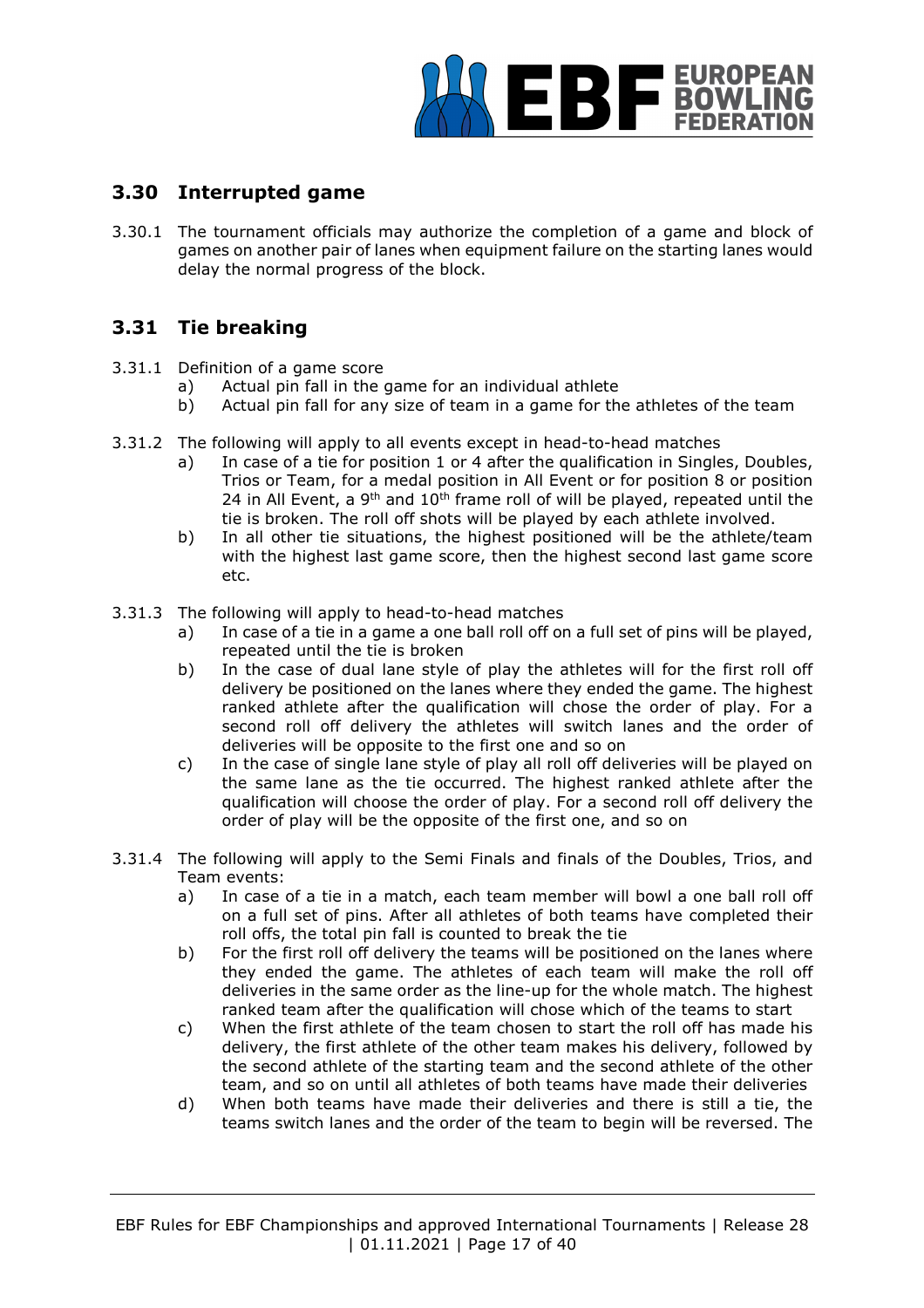

line up of each team will remain the same as for the previous round of roll offs. This procedure will continue until the tie is broken

## **3.32 Penalties**

- 3.32.1 Unless otherwise specifically stated in a rule, the penalties for rule violations shall be as follows.
- 3.32.2 An athlete/team failing to observe a rule shall be warned by an authorized tournament official with a yellow card for the first offence.
- 3.32.3 For a second offence in the same championship, the athlete/team will be disqualified from the championship, and will not be allowed to participate in EBF approved tournaments and EBF championships for 90 days.
- 3.32.4 All offences shall immediately be reported by the Tournament Manager to the EBF Secretary General, who will report to all member federations.

## **3.33 Protests**

- 3.33.1 Protests involving eligibility or general playing rules must be confirmed in writing to a tournament official not later than 24 hours after the game in which the infraction occurred or before the medal presentation, whichever is the sooner.
- 3.33.2 When a protest involving a foul or the legality of pin fall is entered, an official representative of the federations involved may be present when evidence is taken relative to the protest.
- 3.33.3 If no written protest is entered prior to the expiration period as stated, the game or games shall stand as bowled.
- 3.33.4 Each rule under this rule shall not be construed to cover a similar or previous violation.

# **3.34 Appeals**

- 3.34.1 All matters, which cannot be settled by the referee, shall be heard and reviewed by the Championship Committee. The decision of the Championship Committee is final unless there is an appeal to the Jury of Appeal within 24 hours after the decision is announced, or before the medal presentation, whichever is the sooner.
- 3.34.2 Protests on eligibility arising after the conclusion of the championships shall be filed directly with the Jury of Appeal within 30 days.
- 3.34.3 All appeals from the Championship Committee's decisions must be filed in writing with a member of the Jury of Appeal, or with the Secretary General of EBF. Each appeal must be specific and include a fee of  $\epsilon$  100. If the Jury of Appeal does not uphold the appeal, the fee will be forfeited to the EBF. The foregoing also applies to protests filed directly with the Jury of Appeal.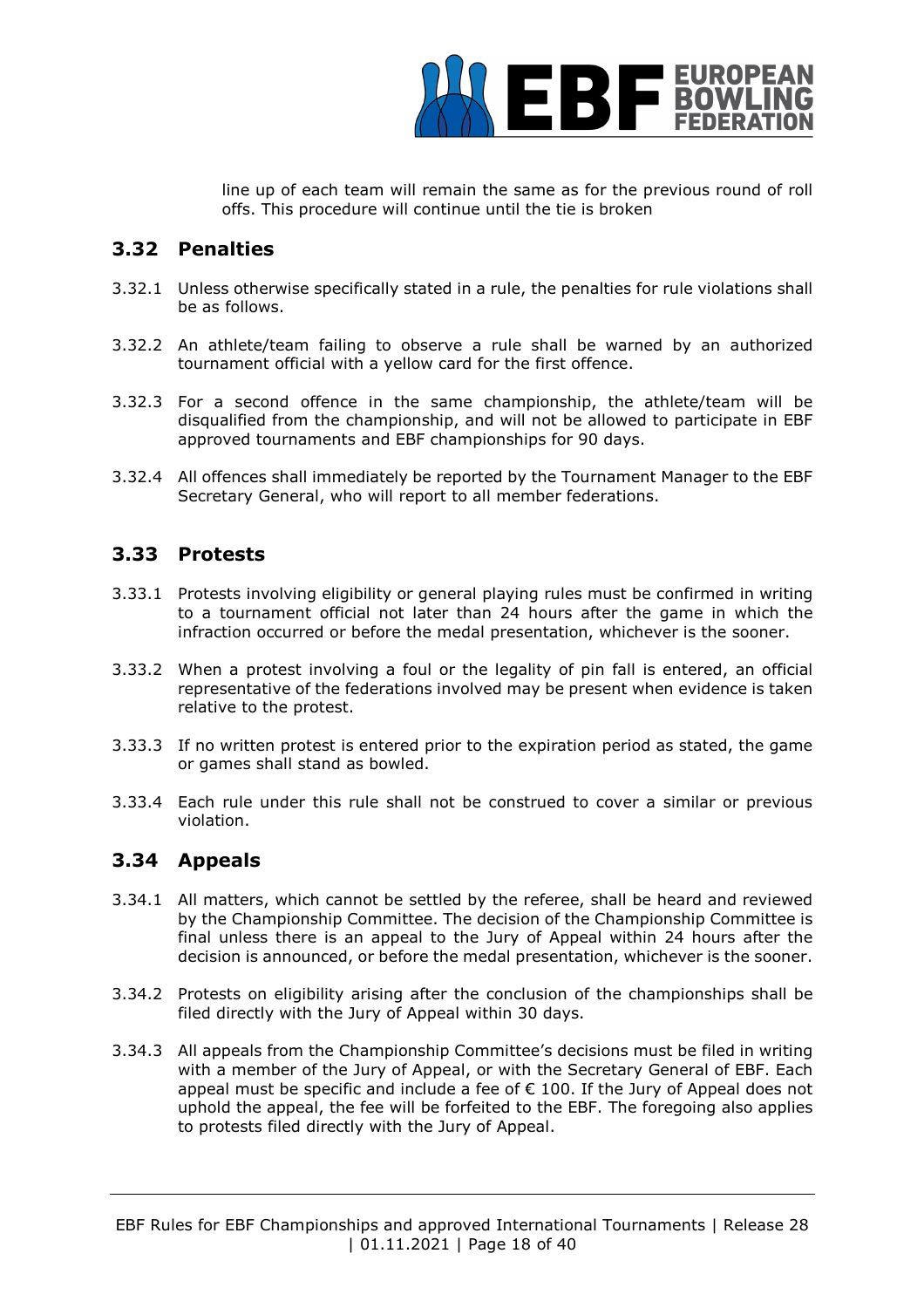

3.34.4 The Jury of Appeal shall be empowered to cite before it all documents and persons involved in the appeal at a regularly scheduled meeting or if deemed appropriate, the Jury of Appeal may decide an issue by a mail vote after all material involved in the matter has been studied by each of its members.

# **3.35 Medals**

- 3.35.1 The medals to be awarded will be the same for all events in all championships.
- 3.35.2 The medals will be provided by EBF.
- 3.35.3 The medals to be presented will be the following
	- a) Gold medal(s) will be presented to the highest positioned in an event
	- b) Silver medal(s) will be presented to the second highest positioned in an event
	- c) Bronze medal(s) will be presented to the third highest positioned in an event. In events with semi-finals, bronze medals will be presented to both losers of the semi-finals
- 3.35.4 Medals will be presented to the athlete(s), to the coach and to the federation.

## **3.36 Amendments**

This Chapter was adopted by the Congress in 2005 and was amended by Congresses in 2007, 2009, 2011, 2013, 2015, 2017 and 2019.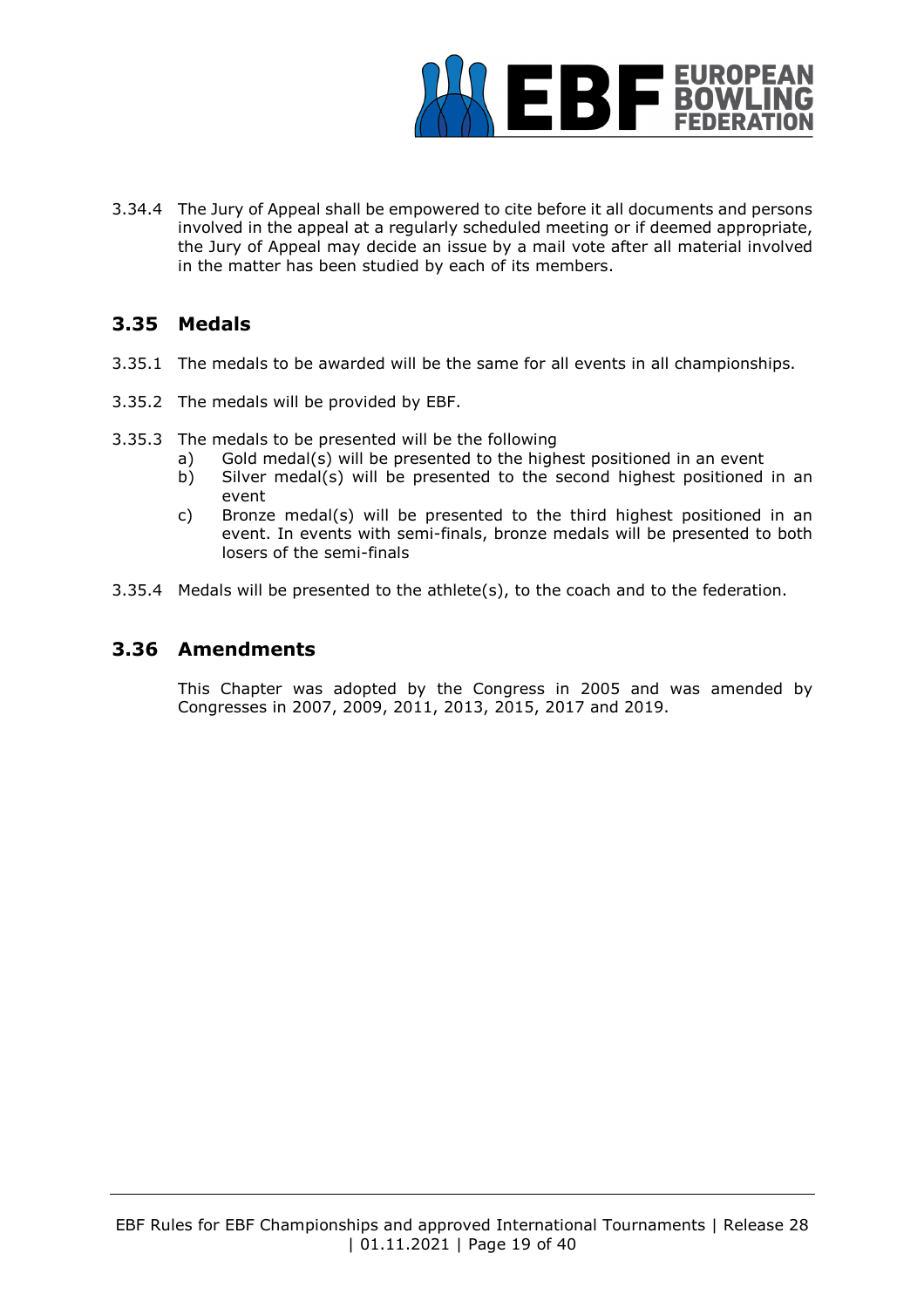

# **4. European Championships for men and women**

# **4.1. Championship periods**

- 4.1.1. European Men Championships (EMC) will be conducted in 2019 and 2020 and again in 2023 and 2024 etc., in odd years preferably in June during weeks 23 and 24, in even years preferably in August during weeks 33 and 34.
- 4.1.2. European Women Championships (EWC) will be conducted in 2018 and 2020 and again in 2022 and 2024 etc., preferably in June during weeks 23 and 24.

## **4.2. Age limitations**

4.2.1. There is no age limitation for the EMC and the EWC.

## **4.3. Participants**

4.3.1. Each EBF member federation may enter maximum six athletes in each of the championships.

#### **4.4. Events**

- 4.4.1 The following events are included in the EMC and EWC
	- a) Singles, 6 games
	- b) Doubles, 6 games
	- c) Trios, 6 games
	- d) Team, 6 games
	- e) All Event, consisting of the above 24 games.
	- f) Masters as specified in 4.4.6 and 4.4.7
- 4.4.2 Specifications for the Singles event
	- a) The Singles event will be played in one block of six games
	- b) The four highest positioned in the event qualification are qualified for the Semi Finals, seeded as 1-4 according to the final standing of the event qualification
	- c) The athletes in the Semi Finals will be matched as the  $1<sup>st</sup>$  seeded athlete vs. the  $4<sup>th</sup>$  seeded athlete and the  $2<sup>nd</sup>$  seeded athlete vs. the  $3<sup>rd</sup>$  seeded athlete
	- d) The Semi Finals are one game matches. The two highest seeded athletes will decide on which lane (left or right) to begin
	- e) The winners of the Semi Finals are qualified for the Final, while the highest seeded of the losing athletes will be positioned 3 in the results list and the lowest seeded of the losing athletes will be positioned 4 in the results list
	- f) The Final is a one game match. The highest seeded athlete will decide on which lane (left or right) to begin

#### 4.4.3 Specifications for the Doubles event

a) The Doubles event qualification will be played in one block of six games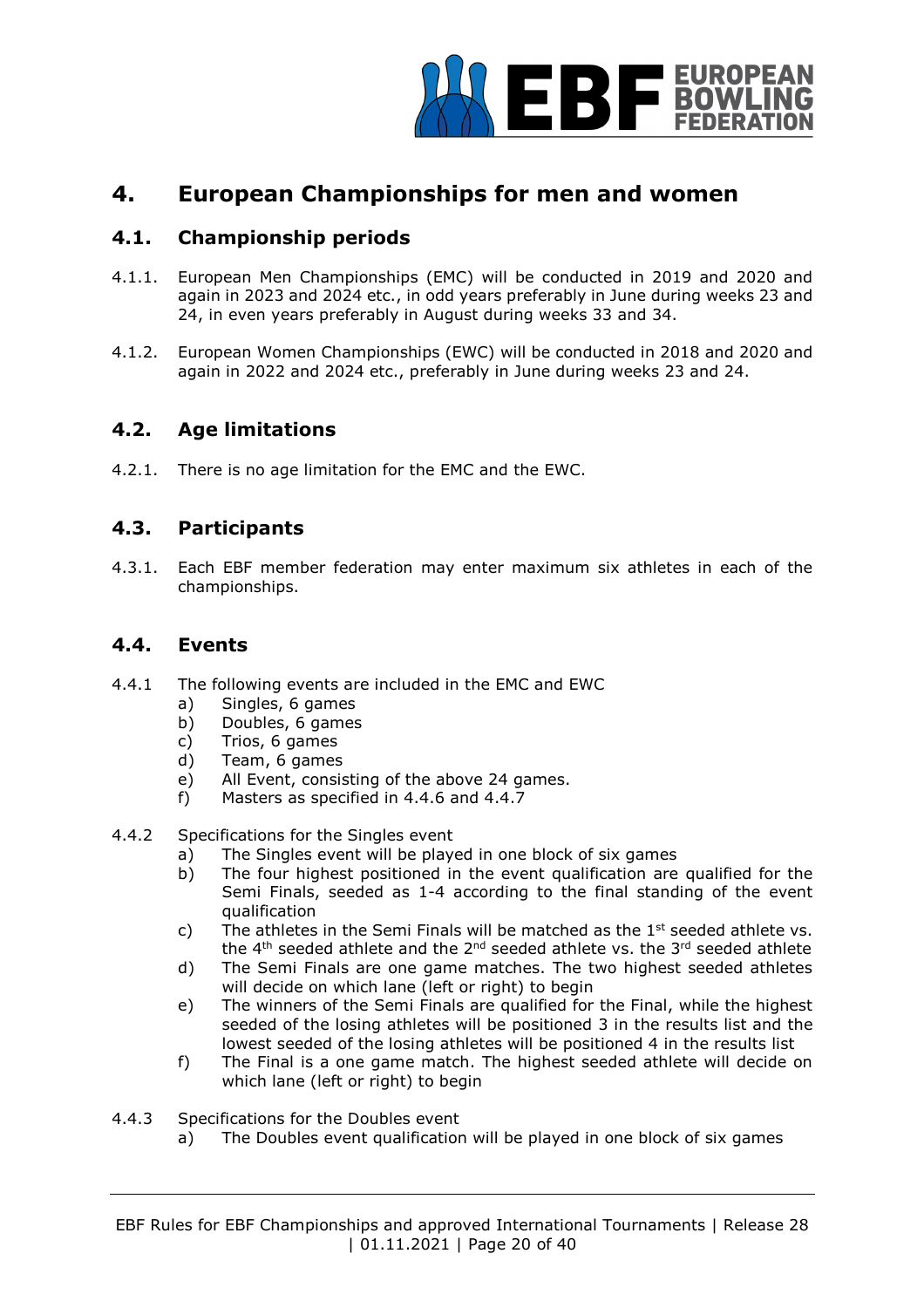

- b) Change of athletes in a double is not permitted during the event
- c) Line-up changes are not permitted during a block
- d) The four highest positioned in the event qualification are qualified for the Semi Finals, seeded as 1-4 according to the final standing of the event qualification
- e) The doubles in the Semi Finals will be matched as the  $1<sup>st</sup>$  seeded double vs. the  $4<sup>th</sup>$  seeded double and the  $2<sup>nd</sup>$  seeded double vs. the  $3<sup>rd</sup>$  seeded double
- f) The Semi Finals are one game matches. The two highest seeded doubles will decide on which lane (left or right) to begin
- g) The winners of the Semi Finals are qualified for the Final, while the highest seeded of the losing doubles will be positioned 3 in the results list and the lowest seeded of the losing doubles will be positioned 4 in the results list
- h) The Final is a one game match. The highest seeded double will decide on which lane (left or right) to begin
- 4.4.4 Specifications for the Trios event
	- a) The Trios event qualification will be played in two blocks of three games
	- b) Change of athletes in a trio is not permitted during the event
	- c) Line-up changes are not permitted during a block
	- d) The four highest positioned in the event qualification are qualified for the Semi Finals, seeded as 1-4 according to the final standing of the event qualification
	- e) The teams in the Semi Finals will be matched as the  $1<sup>st</sup>$  seeded trio vs. the 4<sup>th</sup> seeded trio and the 2<sup>nd</sup> seeded trio vs. the 3<sup>rd</sup> seeded trio
	- f) The Semi Finals are one game matches. The two highest seeded trios will decide on which lane (left or right) to begin
	- g) The winners of the Semi Finals are qualified for the Final, while the highest seeded of the losing teams will be positioned 3 in the results list and the lowest seeded of the losing teams will be positioned 4 in the results list
	- h) The Final is a one game match. The highest seeded team will decide on which lane (left or right) to begin
- 4.4.5 Specifications for the Team event
	- a) The Team event qualification will be played in two blocks of three games
	- b) In the team event a team may change one athlete at the start of the second block
	- c) Line-up changes are not permitted during a block
	- d) The four highest positioned in the Team event qualification are qualified for the Semi Finals, seeded as 1-4 according to the final standing of the Team event qualification
	- e) The teams in the Semi Finals will be matched as the  $1<sup>st</sup>$  seeded team vs. the 4<sup>th</sup> seeded team and the 2<sup>nd</sup> seeded team vs. the 3<sup>rd</sup> seeded team
	- f) The Semi Finals are one game matches. The two highest seeded teams will decide on which lane (left or right) to begin
	- g) The winners of the Semi Finals are qualified for the Final, while the highest seeded of the losing teams will be positioned 3 in the results list and the lowest seeded of the losing teams will be positioned 4 in the results list
	- h) Prior to the start of the final the teams are allowed to change one athlete. Earliest at the beginning of the 9<sup>th</sup> frame of the Semi Finals, the  $6<sup>th</sup>$  athlete of the teams may start practising on the lanes specially allocated for practice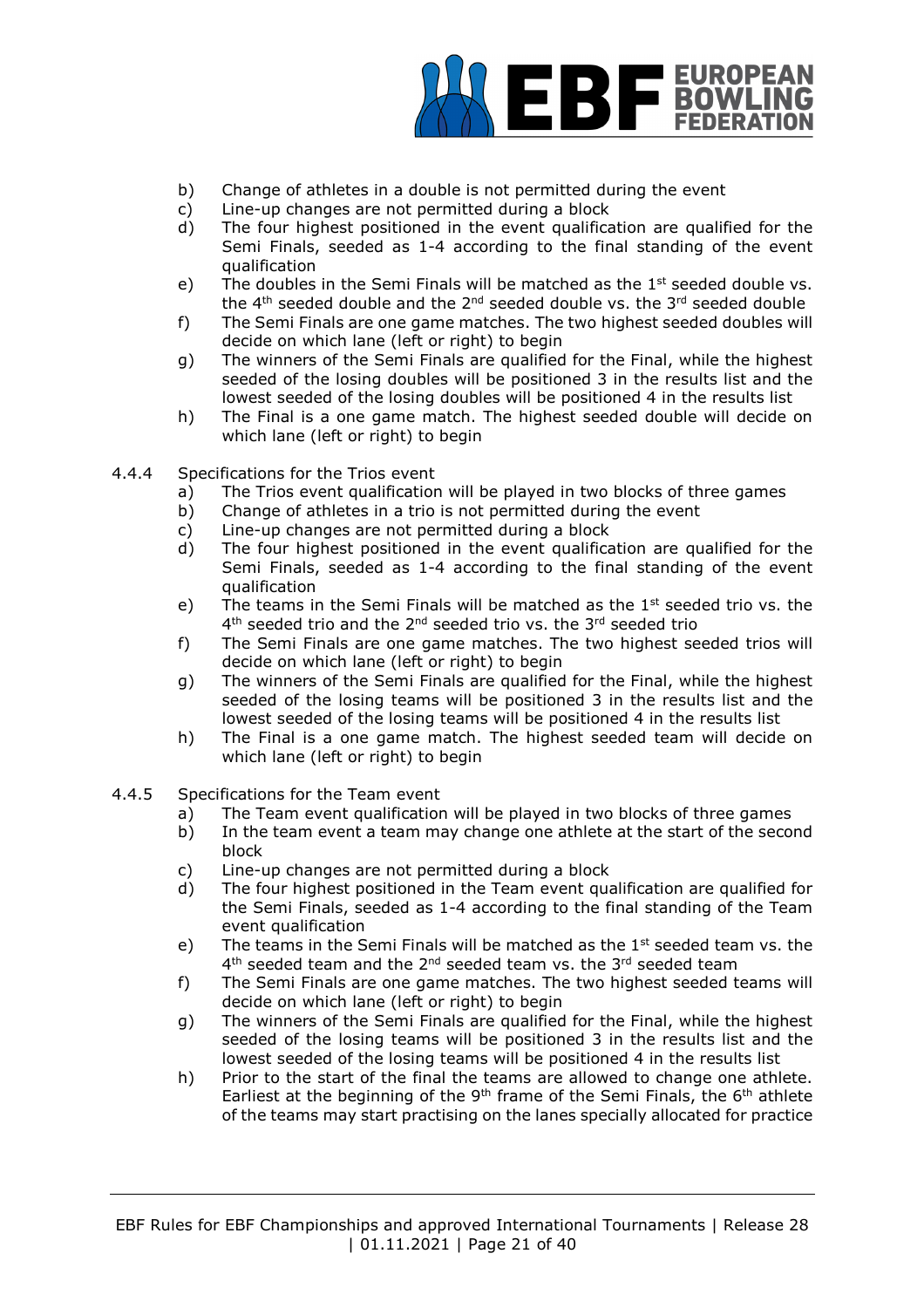

- i) The Final is a one game match. The highest seeded team will decide on which lane (left or right) to begin
- 4.4.6 Specifications for the matches of the Masters event
	- a) The 24 highest positioned athletes in the final all event standing are qualified for the masters event, seeded as 1-24 in all steps of the masters event according to their position in the final all event standing
	- b) In all steps of the masters event there will head to head matches, where the highest seeded athletes will be matched against the lowest seeded athlete
	- c) Each match will consist of 2 or 3 games. If the same athlete is the winner of the first two games, the  $3<sup>rd</sup>$  game will not be played
	- d) Each match will be played on one pair of lanes
	- e) Each game in a match will be played with the dual lane style of play
	- f) In each match the highest seeded athlete is deciding whether he wants to begin the first game on the left or right lane. In the second game the order of athletes will be opposite to the first game and in a possible third game the order of athletes will be the same as in the first game
	- g) In case of withdrawals from any match in the masters event, the athlete without opponent will be declared the winner of the match
- 4.4.7 The steps of the Masters event
	- a) There will be 8 matches in the Masters event Step 1, including the athletes seeded 9-24. The winners of the 8 matches will continue to the Masters event Step 2
	- b) There will be 8 matches in the Masters event Step 2, including the athletes seeded 1-8 plus the 8 winners of the Masters event Step 1. The winners of the 8 matches will continue to the Masters event Step 3
	- c) There will be 4 matches in the Masters event Step 3, including the 8 winners of the Masters event Step 2. The winners of the 4 matches will continue to the Masters event Step 4
	- d) There will be 2 matches in the Masters event Step 4, including the 4 winners of the Masters event Step 3. The winners of the 2 matches will continue to the Masters event Step 5
	- e) There will be 1 match in the Masters event Step 5, including the 2 winners of the Masters event Step 4. The winner of the match is the European Masters Champion
- 4.4.8 The final positioning
	- a) The winner of the match in the Masters event Step 5 will be positioned as number 1 and the loser of this match as number 2
	- b) The losers of the matches in the Masters event Step 4 will be positioned in the interval 3-4 according to their seeding before the Masters event
	- c) The losers of the matches in the Masters event Step 3 will be positioned in the interval 5-8 according to their seeding before the Masters event
	- d) The losers of the matches in the Masters event Step 2 will be positioned in the interval 9-16 according to their seeding before the Masters event
	- e) The losers of the matches in the Masters event Step 1 will be positioned in the interval 17-24 according to their seeding before the Masters event
	- f) The remaining athletes will be positioned 25-NN according to their scores in the All Event standing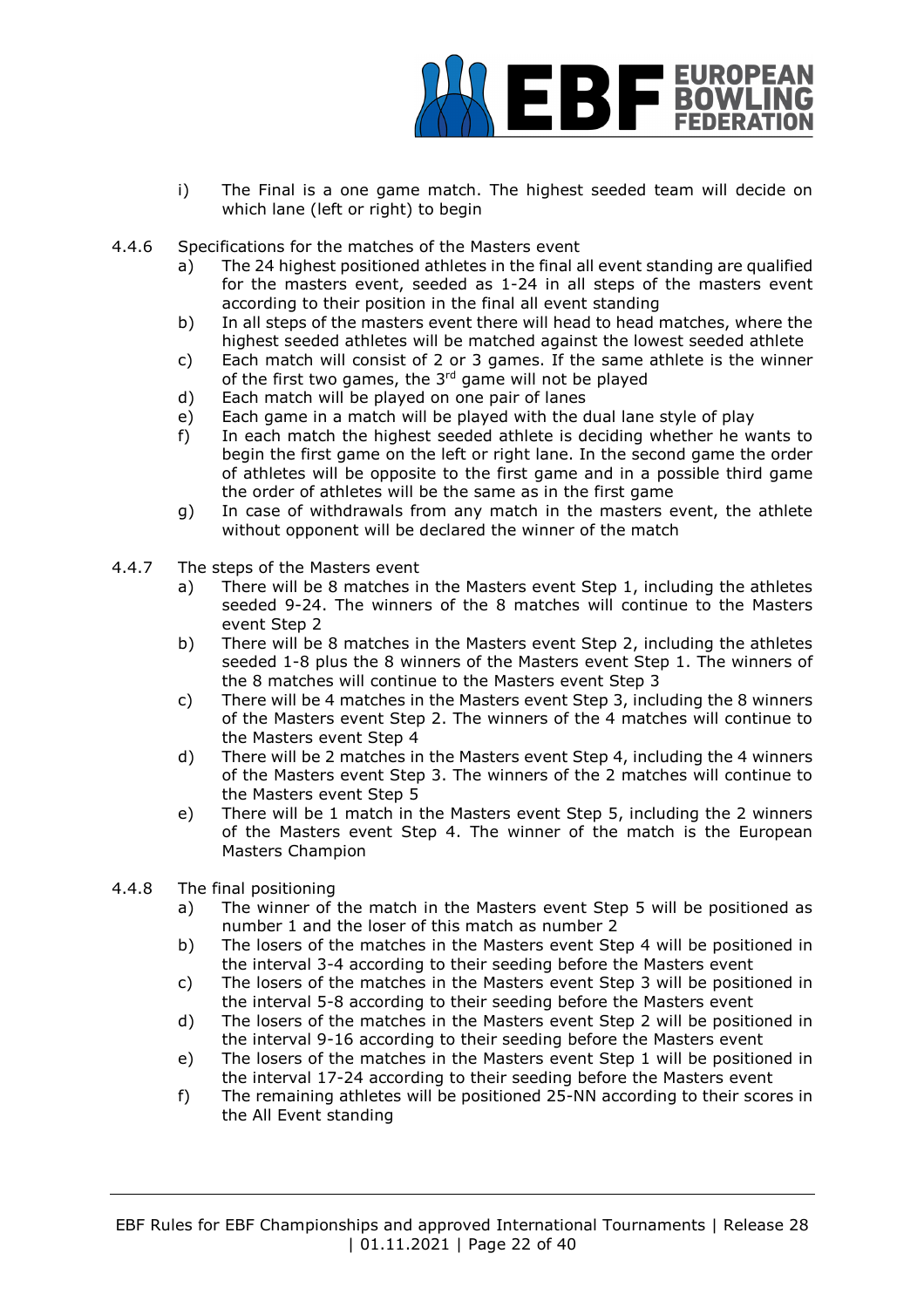

- 4.4.9 Lane assignments in the Masters event
	- a) Lanes are dressed before Step 1 and before Step 3 of the Masters event
	- b) When the same pair of lanes, for TV purposes are in use for both Semi Finals and the Final (Masters Step 4 and Step 5), the lanes will be redressed before each match
	- c) The Championship Committee will perform an impartial draw for matches to be assigned to lanes in Step 1 of the Masters event
	- d) In Step 2 of the Masters event, the winners of the matches in Step 1 will move two pair of lanes to the right inside the same 8 pair of lanes in use
	- e) Unless the same pair of lanes is in use for more than one match, there will be seven different pair of lanes in use for Step 3, Step 4 and Step 5 of the Masters event
	- f) The Championship Committee will, to avoid situations where athletes are playing at the same pair of lanes in following steps, decide the lane assignment of matches in Step 3, Step 4 and Step 5 of the Masters event

## **4.5. Qualification for World Championships**

- 4.5.1 A point system will be in use, when a ranking of federations, taking part in European Championships, is used as qualification basis for World Championships.
- 4.5.2 European Championships for women and European Championships for men, conducted in the year before the World Championships, will be used for the qualification.
- 4.5.3 The following standard point list is valid for positions in European Championships: Position 1: 100 points

Position 2: 90 points Position 3: 80 points Position 4: 70 points Position 5: 50 points Position 6: 46 points Position 7: 42 points Position 8: 38 points Position 9: 34 points Position 10: 30 points Position 11: 27 points Position 12: 24 points Position 13: 21 points Position 14: 18 points Position 15: 15 points Position 16: 13 points Position 17: 11 points Position 18: 9 points Position 19: 7 points Position 20: 5 points Position 21: 4 points Position 22: 3 points Position 23: 2 points Position 24: 1 point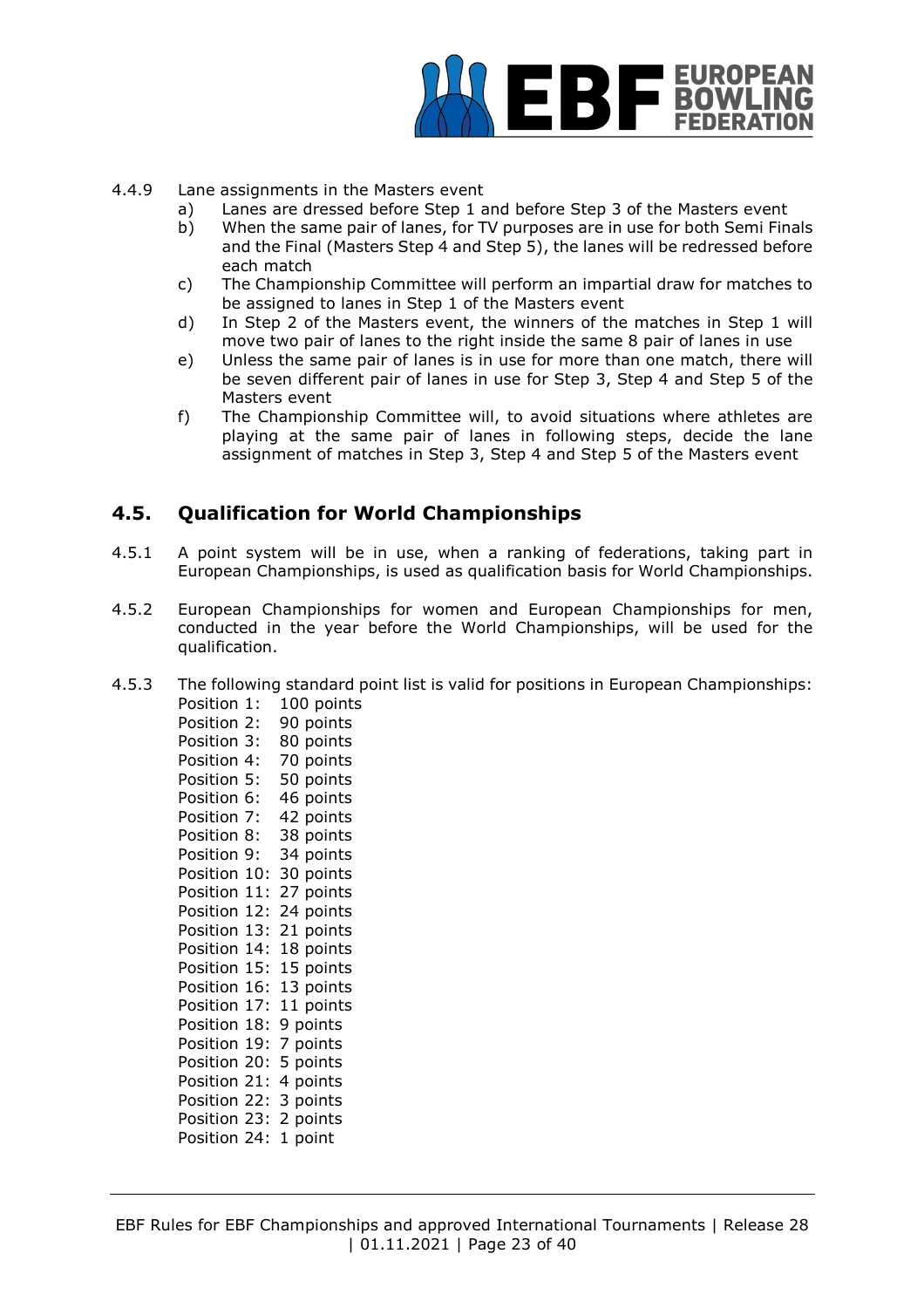

- 4.5.4 For each event, points in the standard point list will be multiplied with the number of athletes in the event (1, 2, 3 or 5).
- 4.5.5 Positions points will be given for all six events included in European Championships.
- 4.5.6 Points given in each event will be summarized for a final ranking of federations in the championships counting for qualification.
- 4.5.7 In case of a tie in the ranking of federations, the positions in the team event will decide the order of federations.
- 4.5.8 A federation must confirm participating with at least 5 athletes in a team to be able to take part in the World Championships.

## **4.6. World Games qualification**

- 4.6.1 The World Games will be held every fourth year (2017, 2021 etc.).
- 4.6.2 Five federations, each sending two women and 5 federations each sending two men, will qualify from each Zone. In addition the federation, in which country the World Games takes place, will send two women and two men.
- 4.6.3 The European Zone qualification for participation in the World Games is determined by the All Event standings of the nearest foregoing EWC for the women's division and the nearest foregoing EMC for the men's division.
- 4.6.4 The position numbers for the two highest ranked athletes from each federation in the All Event standing, excluding the World Games host federation, if the World Games is held in Europe, are added together, forming a World Games qualification list sorted by the lowest vs. highest principle.
- 4.6.5 Ties in position points are broken by positioning the federation highest, which have the highest position of their third highest ranked athlete in the All Event standing.
- 4.6.6 If one of the top 5 federations in a division will withdraw from participation in the World Games, then the number 6 qualifier will be offered the opportunity to participate, then the number 7, and so on.

# **4.7. Amendments**

This Chapter was adopted by the Congress in 2005 and amended by Congresses in 2007, 2009, 2011, 2013 and 2015.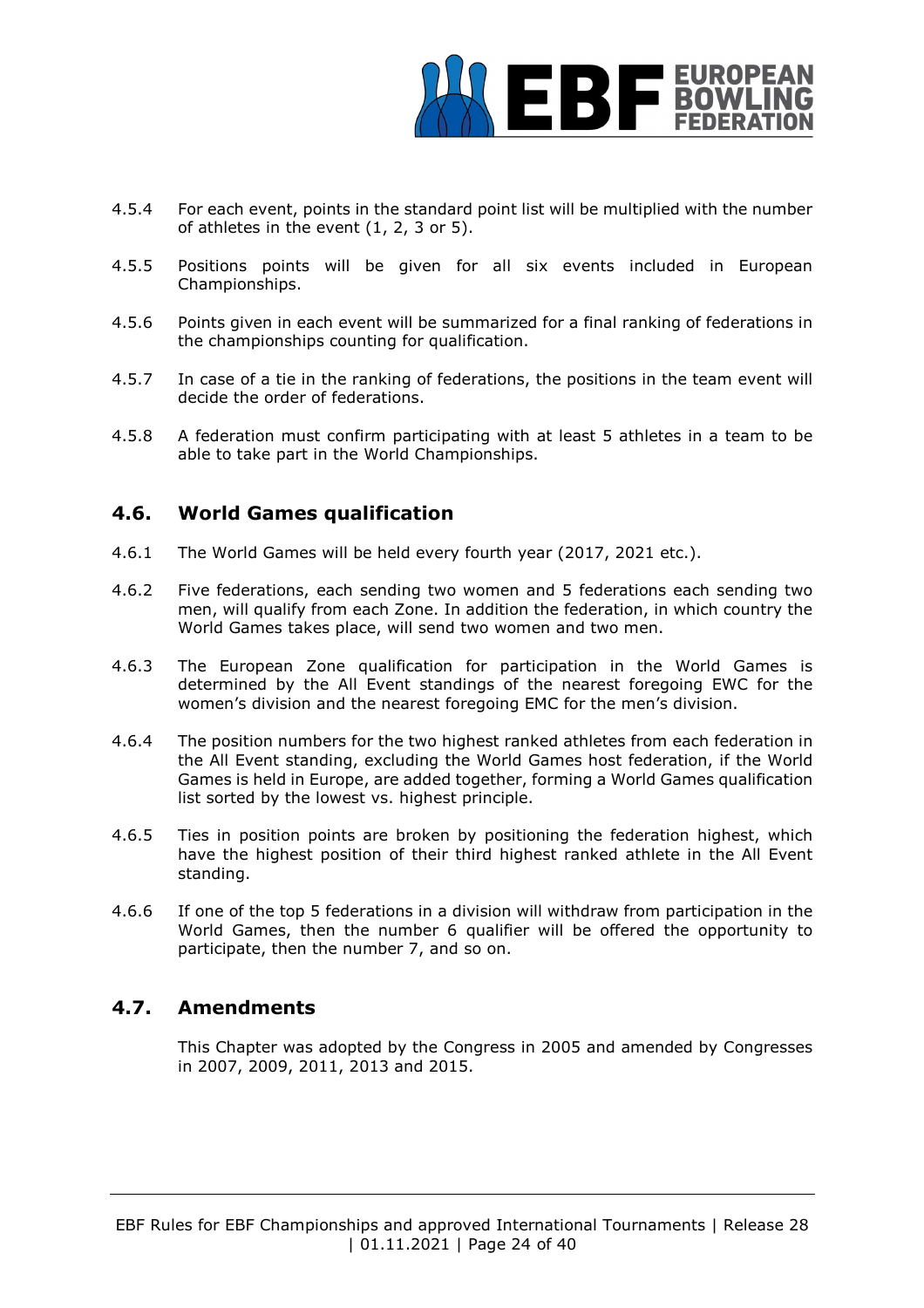

# **5. European Championships for youth**

# **5.1 Championship period**

5.1.1. European Youth Championships (EYC) will be conducted each year, preferably in the period up to and during the Easter week.

# **5.2 Age limitations**

5.2.1. Athletes must not reach the age of 19 years in the season in which the championships takes place. With season is meant 1 September until 31 August the following year.

## **5.3 Participants**

- 5.3.1. The EYC consists of separate divisions for boys and girls.
- 5.3.2. Each EBF member federation may enter maximum four athletes of each gender in the championships.

## **5.4 Events**

- 5.4.1. The following events exist a)Singles, 6 games b)Doubles, 6 games c)Team of Four, 6 games d)All Event, consisting of the above 18 games e)Masters as specified in 5.4.5 and 5.4.6
- 5.4.2. Specification for the Singles event
	- a) The singles event will be played in one block of six games
	- b) The four highest positioned in the event qualification are qualified for the Semi Finals, seeded as 1-4 according to the final standing of the event qualification
	- c) The athletes in the Semi Finals will be matched as the  $1<sup>st</sup>$  seeded athlete vs. the  $4<sup>th</sup>$  seeded athlete and the  $2<sup>nd</sup>$  seeded athlete vs. the  $3<sup>rd</sup>$  seeded athlete
	- d) The Semi Finals are one game matches. The two highest seeded athletes will decide on which lane (left or right) to begin
	- e) The winners of the Semi Finals are qualified for the final, while the highest seeded of the losing athletes will be positioned 3 in the results list and the lowest seeded of the losing athletes will be positioned 4 in the results list
	- f) The final is a one game match. The highest seeded athlete will decide on which lane (left or right) to begin
- 5.4.3. Specification for the Doubles event
	- a) The doubles event qualification will be played in one block of six games
	- b) Change of athletes in a double is not permitted during the event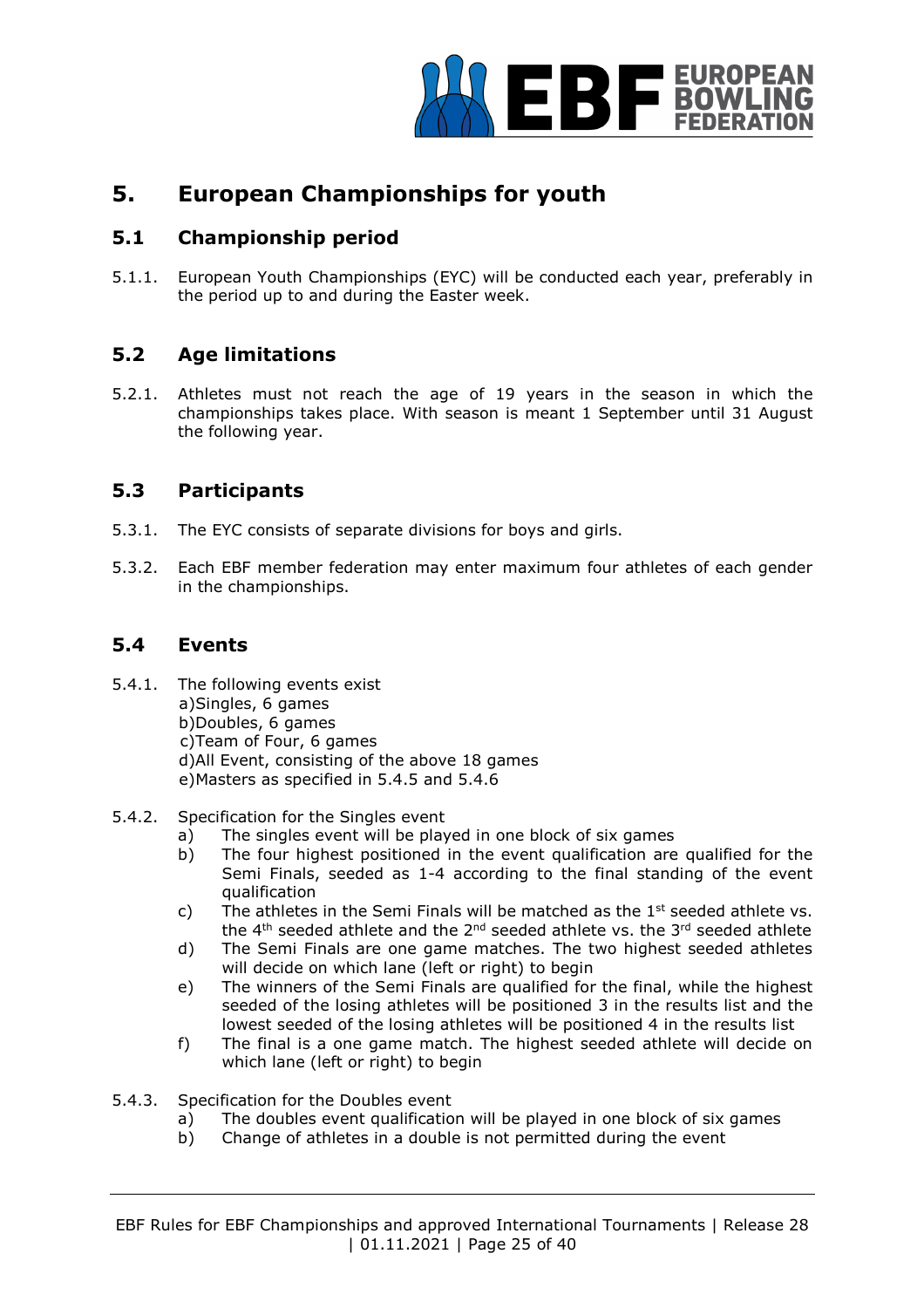

- c) Line-up changes are not permitted during a block
- d) The four highest positioned in the event qualification are qualified for the Semi Finals, seeded as 1-4 according to the final standing of the event qualification
- e) The doubles in the Semi Finals will be matched as the  $1<sup>st</sup>$  seeded double vs. the 4<sup>th</sup> seeded double and the  $2^{nd}$  seeded double vs. the 3<sup>rd</sup> seeded double
- f) The Semi Finals are one game matches. The two highest seeded doubles will decide on which lane (left or right) to begin
- g) The winners of the Semi Finals are qualified for the final, while the highest seeded of the losing doubles will be positioned 3 in the results list and the lowest seeded of the losing doubles will be positioned 4 in the results list
- h) The final is a one game match. The highest seeded double will decide on which lane (left or right) to begin
- 5.4.4. Specification for the Team event
	- a) The team event qualification will be played in two blocks of three games
	- b) Line-up changes are not permitted during a block
	- c) The four highest positioned in the team event qualification are qualified for the Semi Finals, seeded as 1-4 according to the final standing of the team event qualification
	- d) The teams in the Semi Finals will be matched as the  $1<sup>st</sup>$  seeded team vs. the 4<sup>th</sup> seeded team and the 2<sup>nd</sup> seeded team vs. the 3<sup>rd</sup> seeded team
	- e) The Semi Finals are one game matches. The two highest seeded teams will decide on which lane (left or right) to begin
	- f) The winners of the Semi Finals are qualified for the final, while the highest seeded of the losing teams will be positioned 3 in the results list and the lowest seeded of the losing teams will be positioned 4 in the results list
	- g) The final is a one game match. The highest seeded team will decide on which lane (left or right) to begin
- 5.4.5. Specifications for the matches of the Masters event
	- a) The 24 highest positioned athletes in the final all event standing are qualified for the masters event, seeded as 1-24 in all steps of the masters event according to their position in the final all event standing
	- b) In all steps of the masters event there will head to head matches, where the highest seeded athletes will be matched against the lowest seeded athlete
	- c) Each match will consist of 2 or 3 games. If the same athlete is the winner of the first two games, the 3rd game will not be played
	- d) Each match will be played on one pair of lanes
	- e) Each game in a match will be played with the dual lane style of play
	- f) In each match the highest seeded athlete is deciding whether he wants to begin the first game on the left or right lane. In the second game the order of athletes will be opposite to the first game and in an eventually third game the order of athletes will be the same as in the first game
	- g) In case of withdrawals from any match in the masters event, the athlete without opponent will be declared the winner of the match
- 5.4.6. The steps of the Masters event
	- a) There will be 8 matches in the master's event Step 1, including the athletes seeded 9-24. The winners of the 8 matches will continue to the masters event Step 2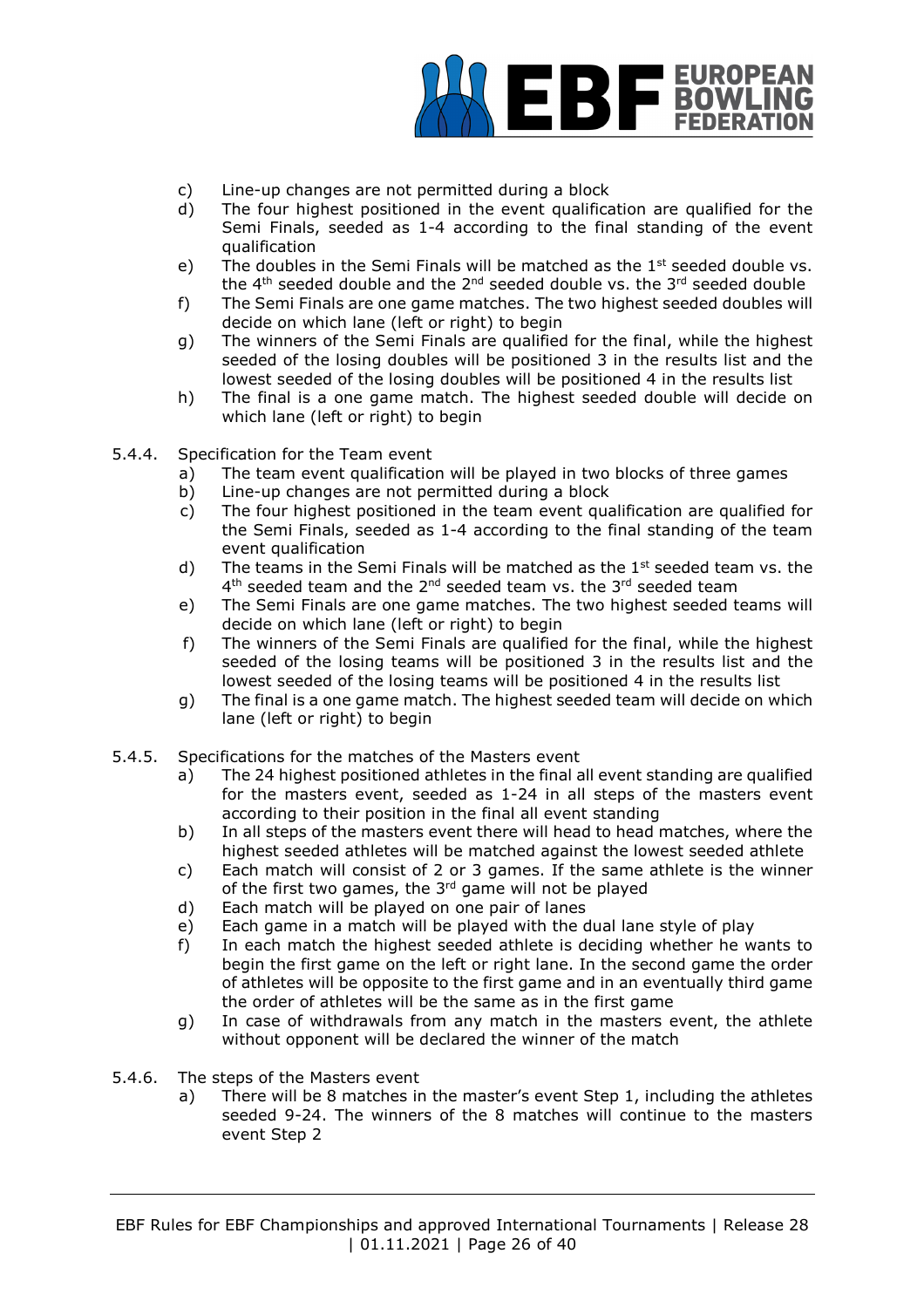

- b) There will be 8 matches in the masters event Step 2, including the athletes seeded 1-8 plus the 8 winners of the master's event Step 1. The winners of the 8 matches will continue to the masters event Step 3
- c) There will be 4 matches in the master's event Step 3, including the 8 winners of the master's event Step 2. The winners of the 4 matches will continue to the masters event Step 4
- d) There will be 2 matches in the master's event Step 4, including the 4 winners of the master's event Step 3. The winners of the 2 matches will continue to the masters event Step 5
- e) There will be 1 match in the master's event Step 5, including the 2 winners of the master's event Step 4. The winner of the match is the European Masters Youth Champion
- 5.4.7. The final positioning
	- a) The winner of the match in the masters event Step 5 will be positioned as number 1 and the loser of this match as number 2
	- b) The losers of the matches in the masters event Step 4 will be positioned in the interval 3-4 according to their seeding before the masters event
	- c) The losers of the matches in the masters event Step 3 will be positioned in the interval 5-8 according to their seeding before the masters event
	- d) The losers of the matches in the masters event Step 2 will be positioned in the interval 9-16 according to their seeding before the masters event
	- e) The losers of the matches in the masters event Step 1 will be positioned in the interval 17-24 according to their seeding before the masters event
	- f) The remaining athletes will be positioned 25-NN according to their scores in the All Event standing
- 5.4.8. Lane assignments in the Masters event
	- a) Lanes are dressed before Step 1 and before Step 3 of the Masters event
	- b) When the same pair of lanes, for TV purposes are in use for both Semi Finals and the Final (Masters Step 4 and Step 5), the lanes will be redressed before each match
	- c) The Championship Committee will perform an impartial draw for matches to be assigned to lanes in Step 1 of the Masters event
	- d) In Step 2 of the Masters event, the winners of the matches in Step 1 will move two pair of lanes to the right inside the same 8 pair of lanes in use
	- e) Unless the same pair of lanes is in use for more than one match, there will be seven different pair of lanes in use for Step 3, Step 4 and Step 5 of the Masters event
	- f) The Championship Committee will, to avoid situations where athletes are playing at the same pair of lanes in following steps, decide the lane assignment of matches in Step 3, Step 4 and Step 5 of the Masters event

# **5.5 Amendments**

This Chapter was adopted by the Congress in 2005 and amended by Congresses in 2011 and 2015.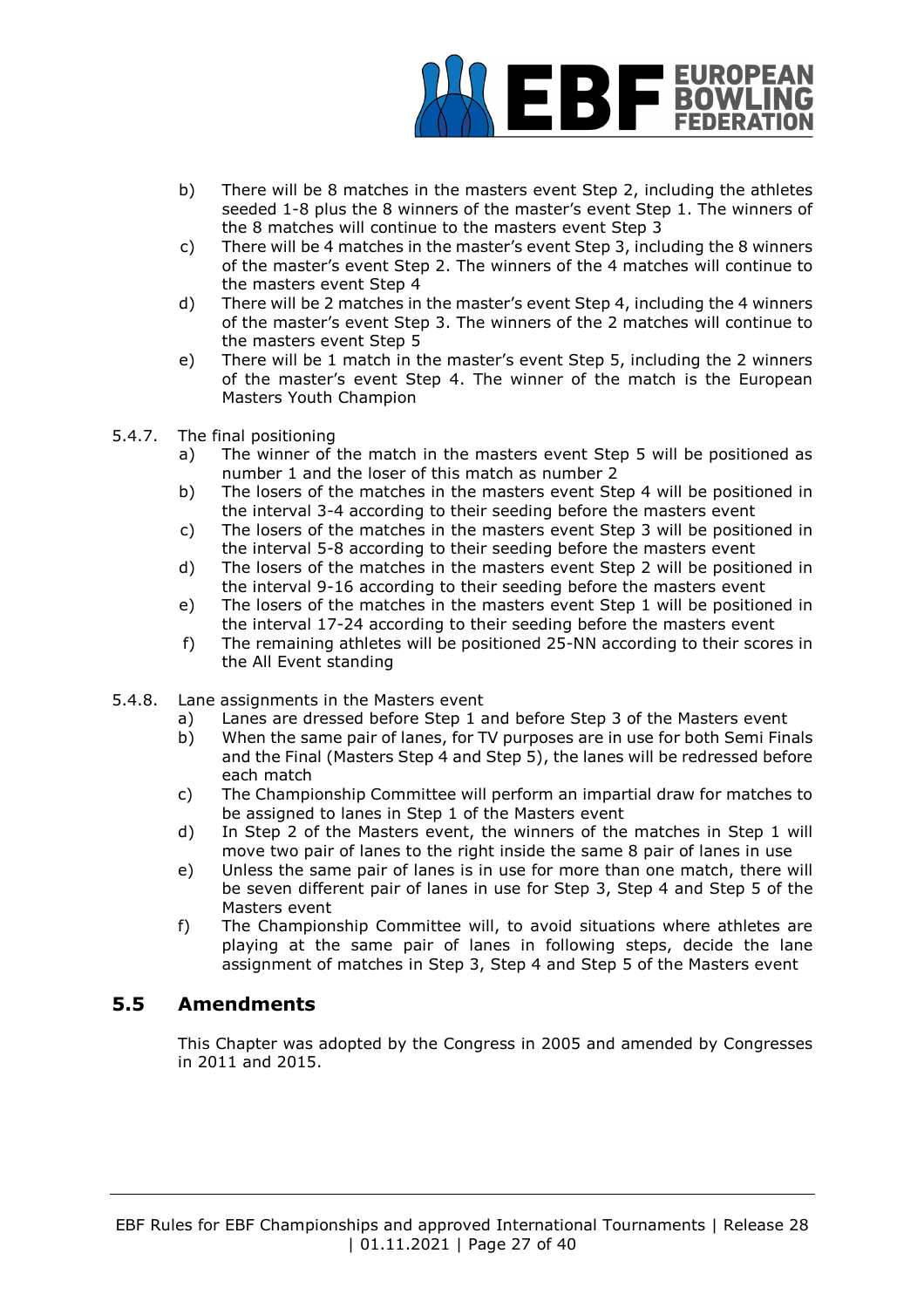

# **6. European Championships for seniors**

# **6.1. Championship periods**

6.1.1. European Senior Championships (ESC) will be conducted in 2020, 2022 and 2024 etc., preferably in January-February during weeks 4 and 5.

# **6.2. Age limitations**

6.2.1. Athletes must be 50 years of age or older in the year of an ESC.

## **6.3. Participants**

- 6.3.1. The ESC consists of separate divisions for men and women.
- 6.3.2. Each EBF member federation may enter maximum four athletes of each gender in the championships.

## **6.4. Events**

- 6.4.1. The following events exist a)Singles, 6 games b)Doubles, 6 games c)Team of Four, 6 games d)All Event, consisting of the above 18 games e)Masters as specified in 6.4.5 and 6.4.6
- 6.4.2. Specification for the Singles event
	- a) The singles event will be played in one block of six games
	- b) The four highest positioned in the event qualification are qualified for the Semi Finals, seeded as 1-4 according to the final standing of the event qualification
	- c) The athletes in the Semi Finals will be matched as the  $1<sup>st</sup>$  seeded athlete vs. the  $4<sup>th</sup>$  seeded athlete and the  $2<sup>nd</sup>$  seeded athlete vs. the  $3<sup>rd</sup>$  seeded athlete
	- d) The Semi Finals are one game matches. The two highest seeded athletes will decide on which lane (left or right) to begin
	- e) The winners of the Semi Finals are qualified for the final, while the highest seeded of the losing athletes will be positioned 3 in the results list and the lowest seeded of the losing athletes will be positioned 4 in the results list
	- f) The final is a one game match. The highest seeded athlete will decide on which lane (left or right) to begin
- 6.4.3. Specification for the Doubles event
	- a) The doubles event qualification will be played in one block of six games
	- b) Change of athletes in a double is not permitted during the event
	- c) Line-up changes are not permitted during a block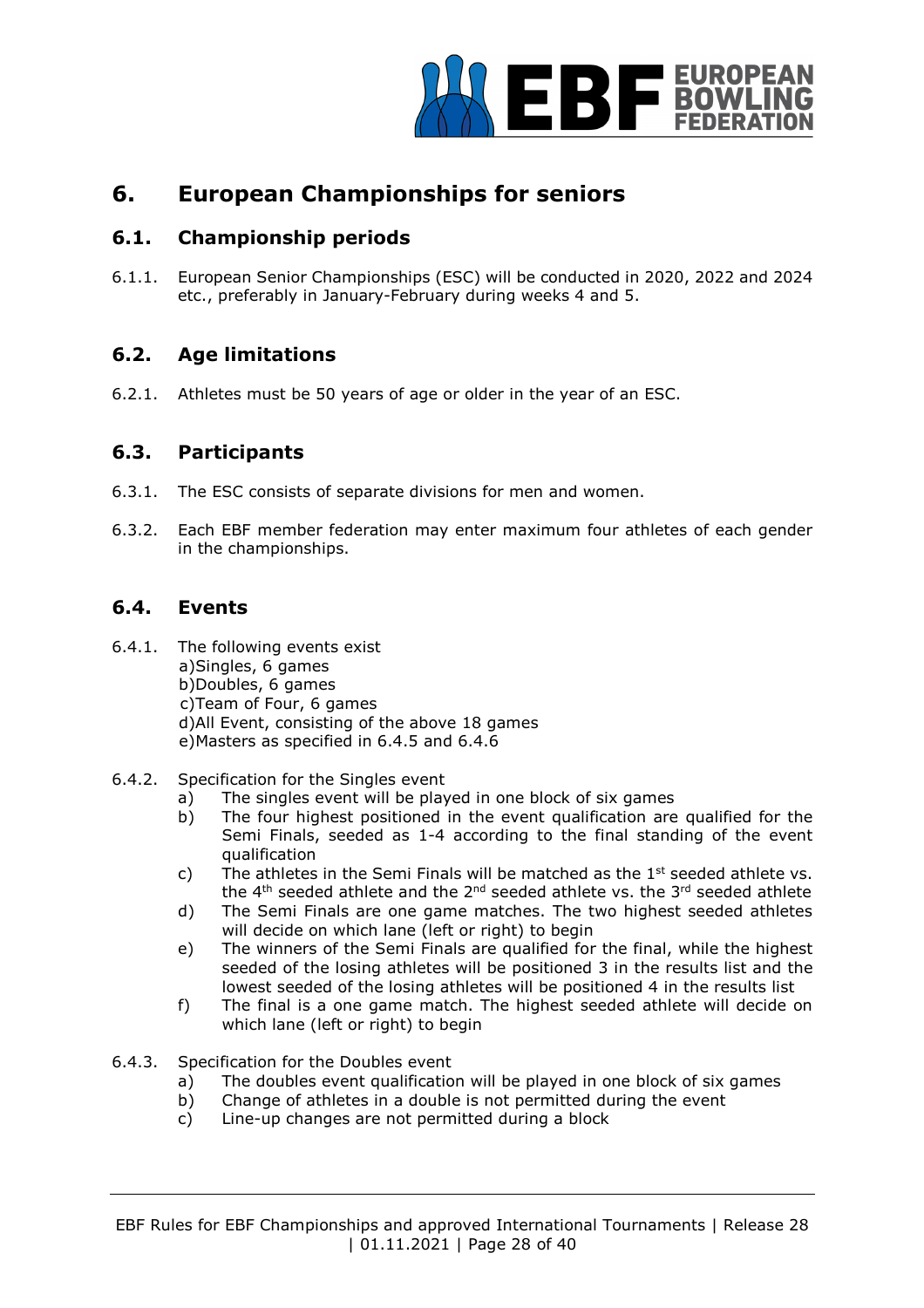

- d) The four highest positioned in the event qualification are qualified for the Semi Finals, seeded as 1-4 according to the final standing of the event qualification
- e) The doubles in the Semi Finals will be matched as the  $1<sup>st</sup>$  seeded double vs. the 4<sup>th</sup> seeded double and the 2<sup>nd</sup> seeded double vs. the 3<sup>rd</sup> seeded double
- f) The Semi Finals are one game matches. The two highest seeded doubles will decide on which lane (left or right) to begin
- g) The winners of the Semi Finals are qualified for the final, while the highest seeded of the losing doubles will be positioned 3 in the results list and the lowest seeded of the losing doubles will be positioned 4 in the results list
- h) The final is a one game match. The highest seeded double will decide on which lane (left or right) to begin
- 6.4.4. Specification for the Team event
	- a) The team event qualification will be played in two blocks of three games
	- b) Line-up changes are not permitted during a block
	- c) The four highest positioned in the team event qualification are qualified for the Semi Finals, seeded as 1-4 according to the final standing of the team event qualification
	- d) The teams in the Semi Finals will be matched as the  $1<sup>st</sup>$  seeded team vs. the 4<sup>th</sup> seeded team and the 2<sup>nd</sup> seeded team vs. the 3<sup>rd</sup> seeded team
	- e) The Semi Finals are one game matches. The two highest seeded teams will decide on which lane (left or right) to begin
	- f) The winners of the Semi Finals are qualified for the final, while the highest seeded of the losing teams will be positioned 3 in the results list and the lowest seeded of the losing teams will be positioned 4 in the results list
	- g) The final is a one game match. The highest seeded team will decide on which lane (left or right) to begin
- 6.4.5. Specifications for the matches of the Masters event
	- a) The 24 highest positioned athletes in the final all event standing are qualified for the masters event, seeded as 1-24 in all steps of the masters event according to their position in the final all event standing
	- b) In all steps of the masters event there will head to head matches, where the highest seeded athletes will be matched against the lowest seeded athlete
	- c) Each match will consist of 2 or 3 games. If the same athlete is the winner of the first two games, the  $3<sup>rd</sup>$  game will not be played
	- d) Each match will be played on one pair of lanes
	- e) Each game in a match will be played with the dual lane style of play
	- f) In each match the highest seeded athlete is deciding whether he wants to begin the first game on the left or right lane. In the second game the order of athletes will be opposite to the first game and in an eventually third game the order of athletes will be the same as in the first game
	- g) In case of withdrawals from any match in the masters event, the athlete without opponent will be declared the winner of the match
- 6.4.6. The steps of the Masters event
	- a) There will be 8 matches in the master's event Step 1, including the athletes seeded 9-24. The winners of the 8 matches will continue to the masters event Step 2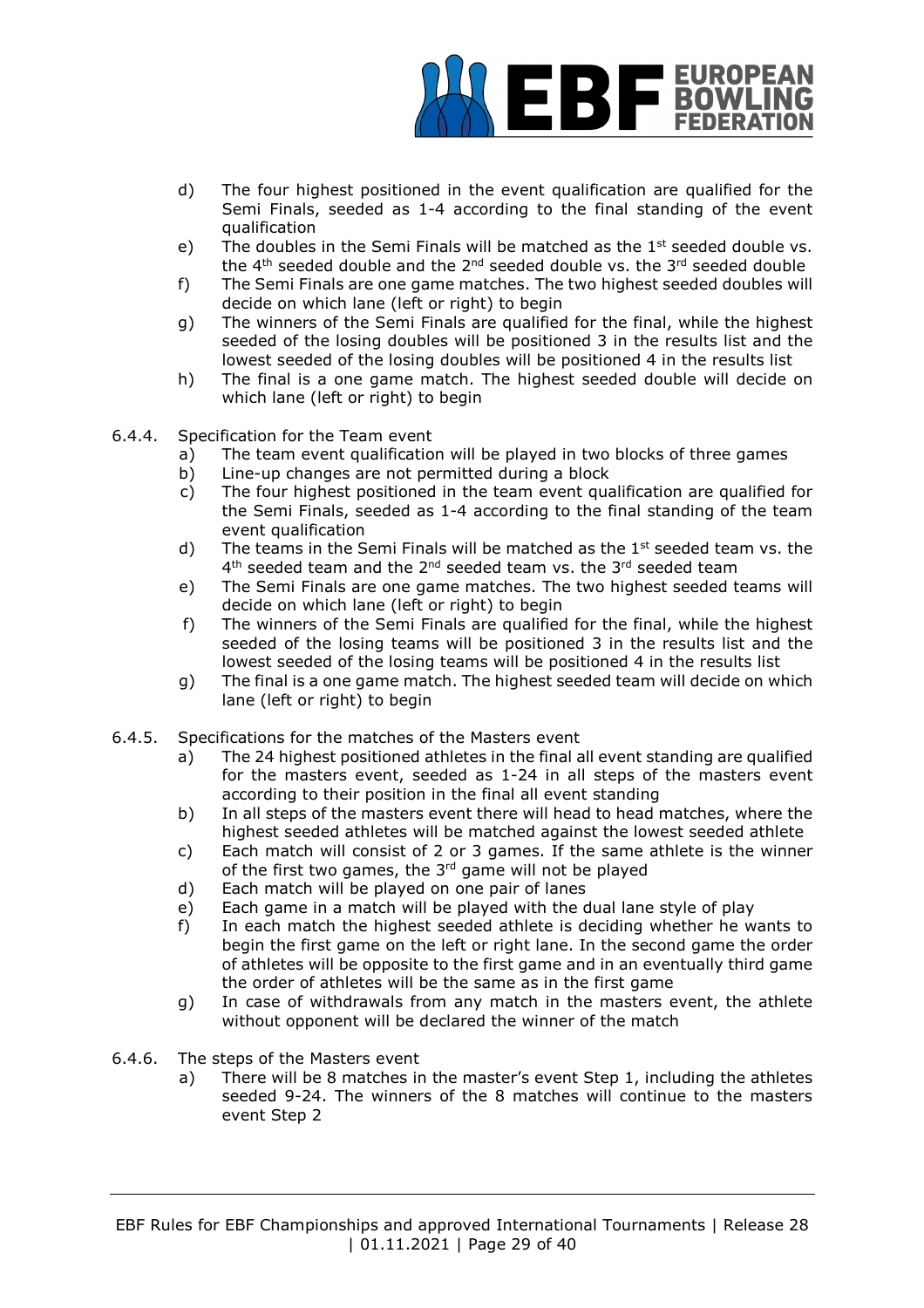

- b) There will be 8 matches in the masters event Step 2, including the athletes seeded 1-8 plus the 8 winners of the master's event Step 1. The winners of the 8 matches will continue to the masters event Step 3
- c) There will be 4 matches in the master's event Step 3, including the 8 winners of the master's event Step 2. The winners of the 4 matches will continue to the masters event Step 4
- d) There will be 2 matches in the master's event Step 4, including the 4 winners of the master's event Step 3. The winners of the 2 matches will continue to the masters event Step 5
- e) There will be 1 match in the master's event Step 5, including the 2 winners of the master's event Step 4. The winner of the match is the European Masters Youth Champion
- 6.4.7. The final positioning
	- a) The winner of the match in the masters event Step 5 will be positioned as number 1 and the loser of this match as number 2
	- b) The losers of the matches in the masters event Step 4 will be positioned in the interval 3-4 according to their seeding before the masters event
	- c) The losers of the matches in the masters event Step 3 will be positioned in the interval 5-8 according to their seeding before the masters event
	- d) The losers of the matches in the masters event Step 2 will be positioned in the interval 9-16 according to their seeding before the masters event
	- e) The losers of the matches in the masters event Step 1 will be positioned in the interval 17-24 according to their seeding before the masters event
	- f) The remaining athletes will be positioned 25-NN according to their scores in the All Event standing
- 6.4.8. Lane assignments in the Masters event
	- a) Lanes are dressed before Step 1 and before Step 3 of the Masters event
	- b) When the same pair of lanes, for TV purposes are in use for both Semi Finals and the Final (Masters Step 4 and Step 5), the lanes will be redressed before each match
	- c) The Championship Committee will perform an impartial draw for matches to be assigned to lanes in Step 1 of the Masters event
	- d) In Step 2 of the Masters event, the winners of the matches in Step 1 will move two pair of lanes to the right inside the same 8 pair of lanes in use
	- e) Unless the same pair of lanes is in use for more than one match, there will be seven different pair of lanes in use for Step 3, Step 4 and Step 5 of the Masters event
	- f) The Championship Committee will, to avoid situations where athletes are playing at the same pair of lanes in following steps, decide the lane assignment of matches in Step 3, Step 4 and Step 5 of the Masters event

# **6.5. Amendments**

This Chapter was adopted by the Congress in 2017.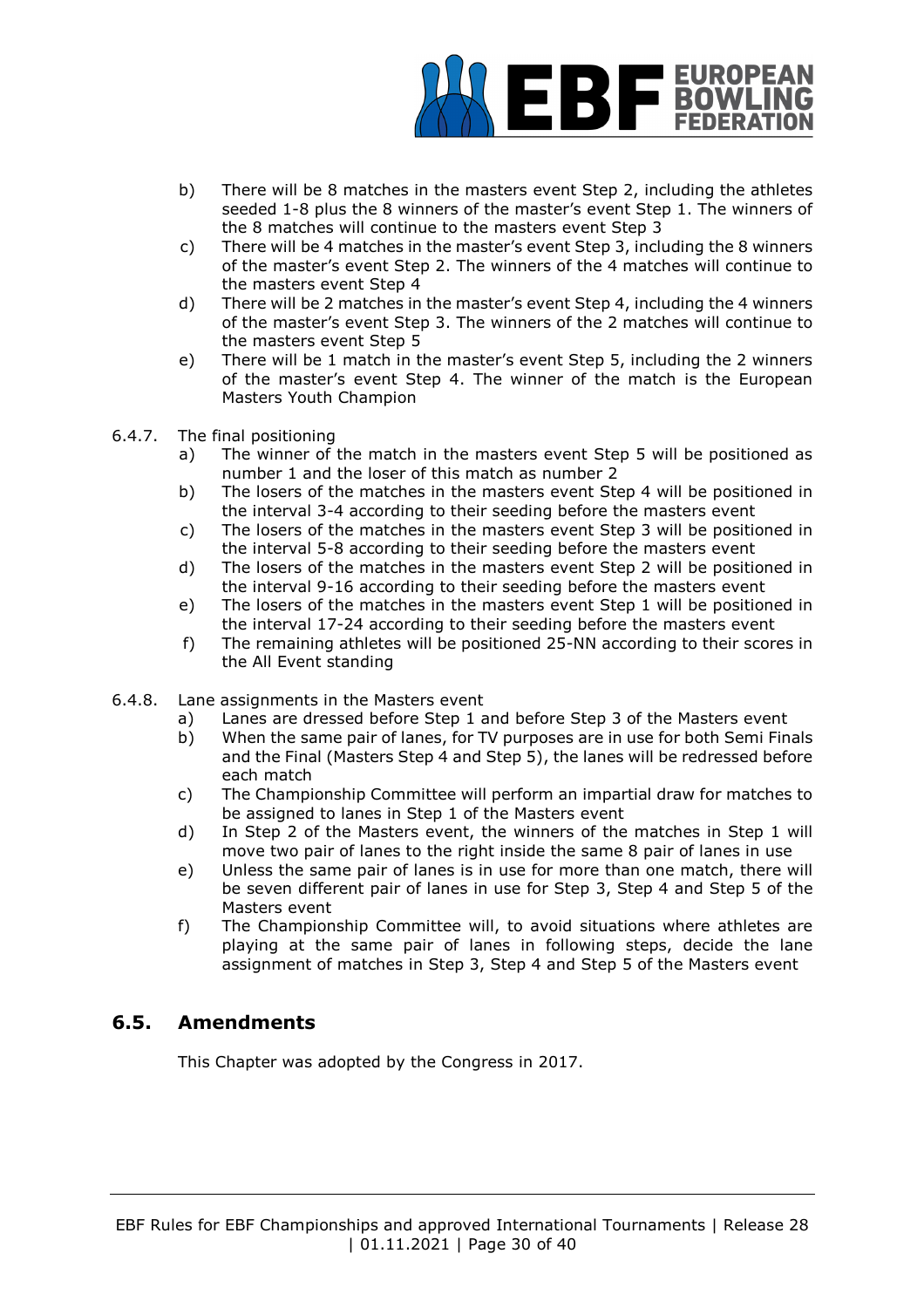

# **7. European Championships of Champions (ECC)**

# **7.1 Championship period**

7.1.1. European Championships of Champions will be conducted each year, preferably in October during week 43.

# **7.2 Age limitations**

7.2.1. There is no age limitation for the ECC.

#### **7.3 Participants**

- 7.3.1. The ECC consists of separate divisions for men and women.
- 7.3.2. Each EBF member federation may enter the reigning national woman and man champion. Each federation shall define who the reigning national champion is.
- 7.3.3. If a reigning national champion is not able to participate it is allowed for the federation to send no. 2 from their championships (or no. 3 or 4 etc.).
- 7.3.4. The ECC champions of last year are automatically qualified for participation to defend their titles.

# **7.4 Qualification**

- 7.4.1. 16 games per athlete, divided in 2 squads of 8 games.
- 7.4.2. Top 16 after the 16 qualifying games are qualified for the Final Step 1.

# **7.5 Final steps**

- 7.5.1. In Step 1 of the final, 16 athletes will play 8 games with the pin fall from the preceding 16 games carried forward. Top 8 are qualified for the Final Step 2.
- 7.5.2. In Step 2 of the final, 8 athletes will play 4 games with the pin fall from the preceding 24 games carried forward. Top 4 are qualified for the Final Step 3, seeded 1-4.
- 7.5.3. There will be 2 matches in the Final Step 3; the athletes seeded 1 vs. the athlete seeded 4 and the athlete seeded 2 vs. the athlete seeded 3. The winners of the 2 matches will continue to the Final Step 4.
- 7.5.4. There will be 1 match in the Final Step 4 between the 2 winners of the Final Step 3.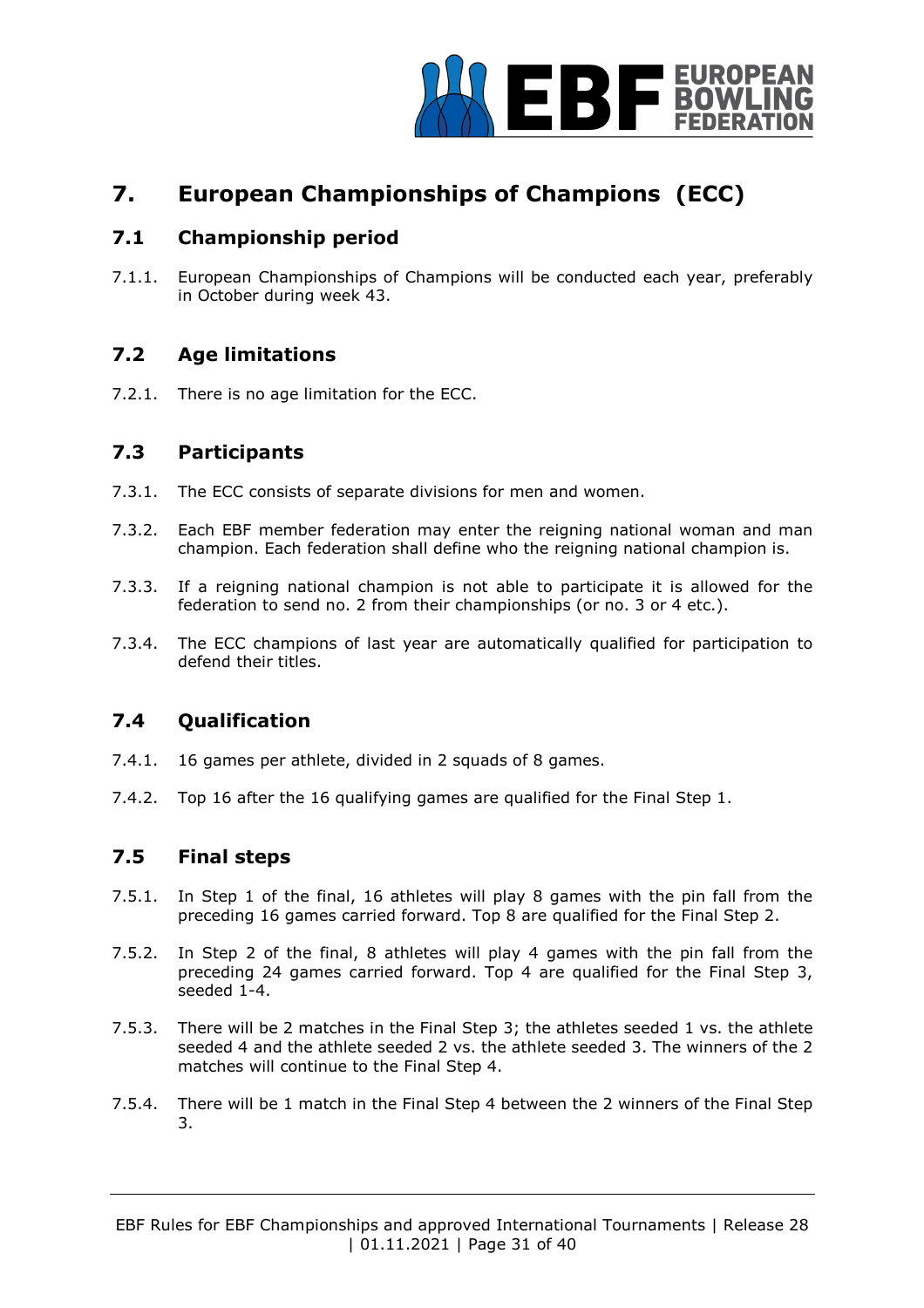

- 7.5.5. Matches in the Final Step 3 and Step 4 will consist of 2 or 3 games. If the same athlete is the winner of the first two games, the  $3<sup>rd</sup>$  game will not be played.
- 7.5.6. Each game in a match will be played on one pair of lanes.
- 7.5.7. Each game in a match will be played with the dual lane style of play.
- 7.5.8. In each match, the highest seeded athlete is deciding whether he wants to begin the first game on the left or right lane. In the second game the order of athletes will be opposite to the first game and in an eventual third game, the order of athletes will be the same as in the first game.
- 7.5.9. In case of withdrawal from any match, the athlete without opponent will be declared the winner of the match.

## **7.6 Positioning**

- 7.6.1. The winner of the match in the Final Step 4 will be positioned as number 1 and the loser of the match as number 2.
- 7.6.2. The losers of the matches in the Final Step 3 will be positioned as number 3 and 4 according to their seeding before the step.
- 7.6.3. The non-qualified athletes from the Final Step 2 will be positioned 5-8 according to their positions in the Final Step 2.
- 7.6.4. The non-qualified athletes from the Final Step 1 will be positioned 9-16 according to their positions in the Final Step 1.
- 7.6.5. The remaining athletes will be positioned 17-NN according to their positions in the qualification.

# **7.7 Amendments**

This Chapter was adopted by the Congress in 2005 and amended by Congresses in 2009, 2011, 2013, 2015 and 2019.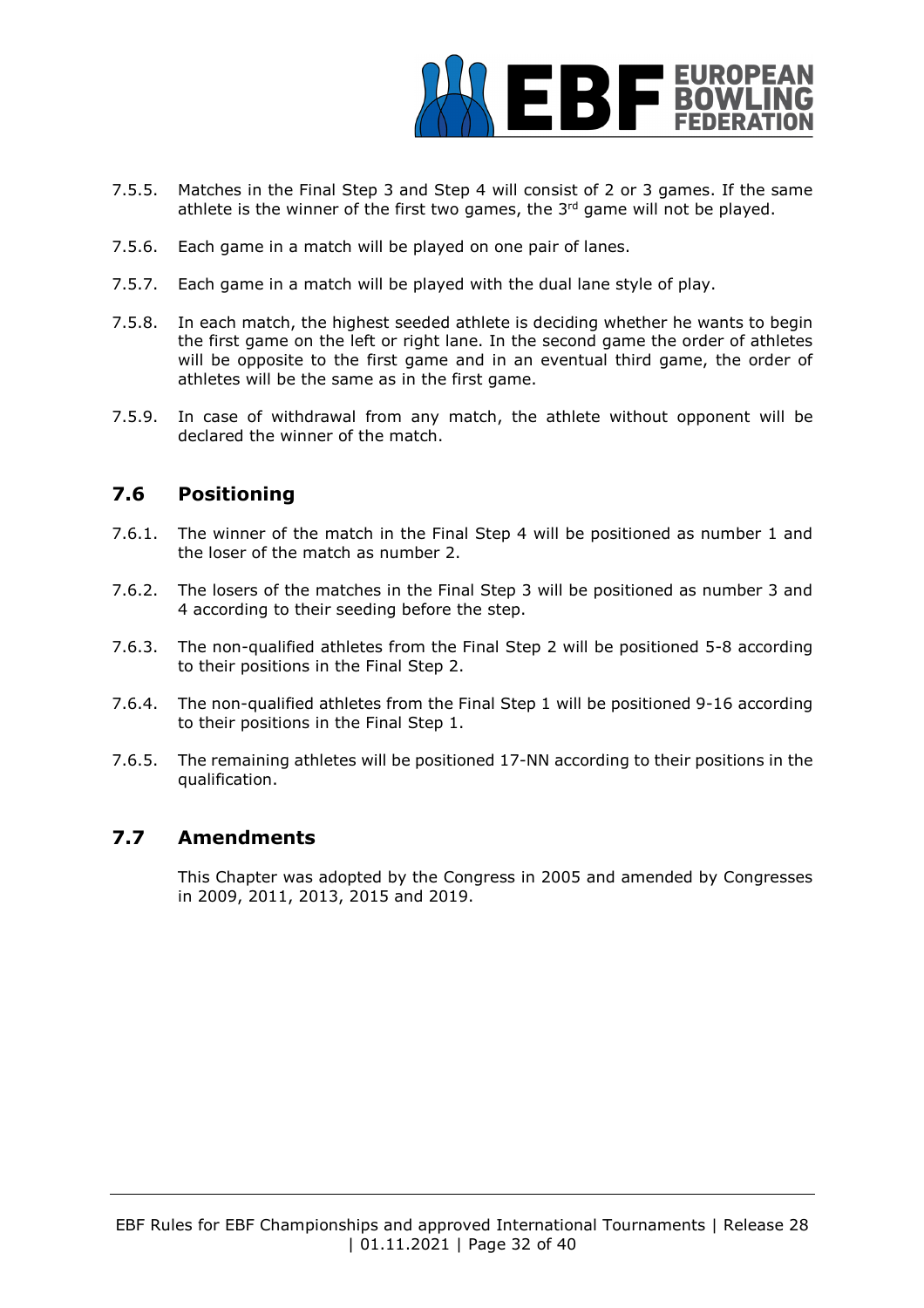

# **8. Approved International tournaments**

## **8.1 Introduction**

- 8.1.1. This chapter includes requirements and procedures that shall apply to tournaments approved or recognized by EBF.
- 8.1.2. EBF approval of a tournament means that it is open for participation by athletes who are individual members of EBF member federations.
- 8.1.3. Approval shall not be granted to any tournament, which implies by its title that the winners shall be designated as World Champions, World Tenpin Champions, World Amateur Bowling Champions, European Champions, European Tenpin Champions or European Amateur Bowling Champions. A member federation shall not permit its members to participate in tournaments using such titles.
- 8.1.4. The only exception from rule 8.1.3 is the European Senior Bowling Championships, organized by the ESBC organization.
- 8.1.5. Approval shall not be granted to any tournament, which is included in a series of tournaments, where the word "European", or a combination of the words "European" and "Tour", is part of the name of the series of tournaments, or is used for official promotion or information about such a series of tournaments.
- 8.1.6. If an EBF approved tournament joins a tour or series of tournaments, which is in conflict with rule 8.1.5, the EBF Presidium has the right to withdraw the original approval of the tournament.
- 8.1.7. In order for a tournament to be approved, the Eligibility requirements and Approval requirements as specified in IBF´s Playing Rules Articles 3.3 and 3.5 respectively, must be met.

#### **8.2 Definition of Tournaments**

- 8.2.1. World Bowling Tournament
	- a) A tournament approved by IBF is open for athletes from two or more Zones
	- b) A tournament cannot be open for athletes from other than EBF member federations, unless an approval from IBF is given
	- c) To achieve an approval from IBF, the tournament needs to be approved first by both the national federation where the tournament takes place and EBF. See 8.2.3 for exceptions related to tournaments adopted in the European Bowling Tour.
- 8.2.2. EBF Tournament
	- a) An EBF Approved Tournament is open for athletes from EBF member federations
	- b) To achieve EBF approval the tournament needs to be approved first by the national federation where the tournament takes place. See 8.2.3 for exceptions related to tournaments adopted in the European Bowling Tour.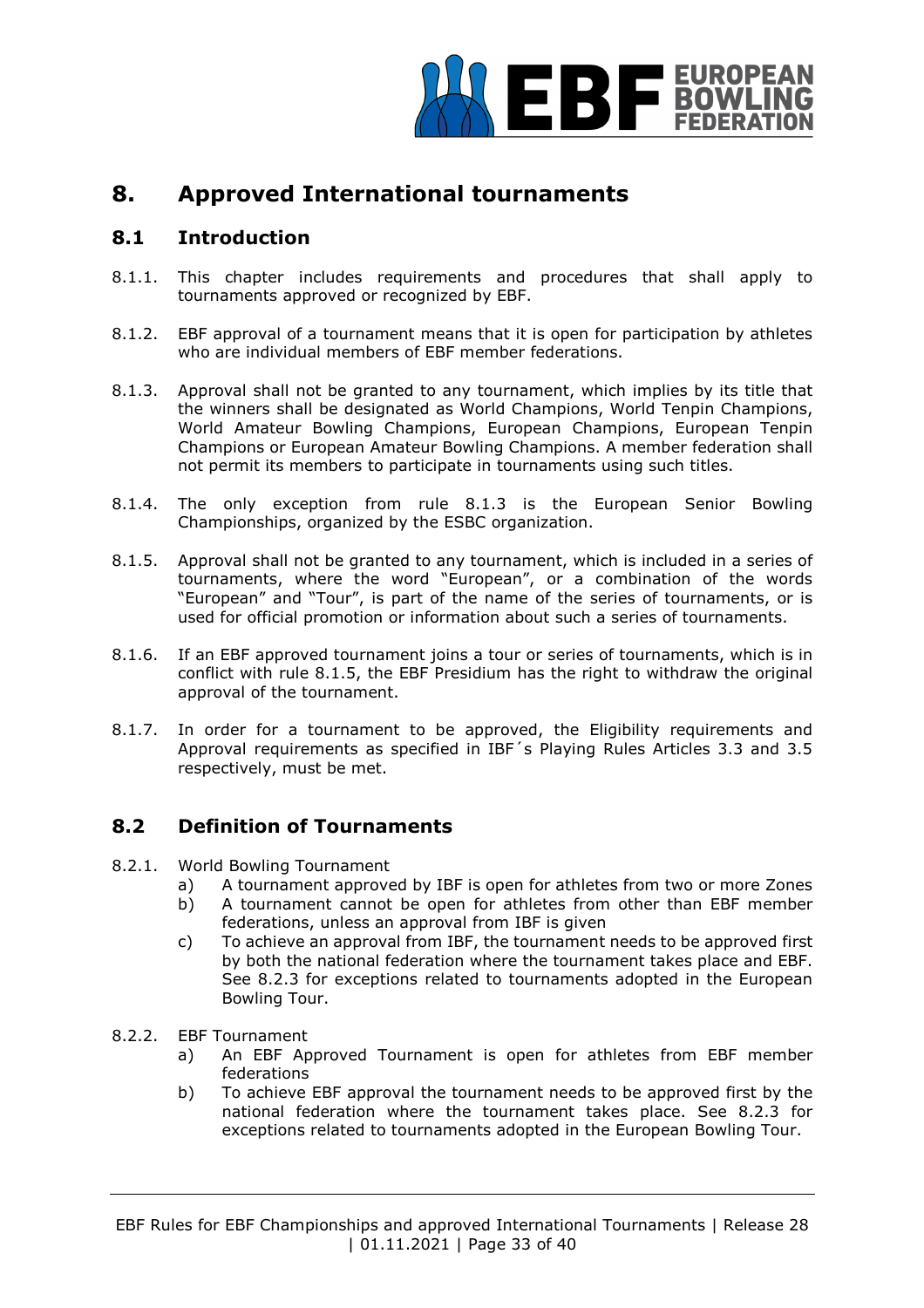

- c) An EBF Approved Tournament can be either with free entries (Open) or limited to specific federations, groups or individuals invited (Invitational)
- d) The prize fund of an EBF Approved tournament can be either fixed or conditional. If the prize fund is conditional, at least two possible prize lists must be provided and criteria for any size of a possible prize fund must clearly be stipulated.
- e) An EBF Approved Tournament can be accepted as a member of other tours or series of tournaments as long as the rules of the tours or series of tournaments are not in conflict with the EBF Rules and World Bowling's Playing Rules
- 8.2.3. Tournaments adopted in the European Bowling Tour
	- a) The organizer of a tournament adopted in the European Bowling Tour can be a federation, a club or any other organization related to the federation, in whose jurisdiction the tournament takes place. In addition a tournament in the European Bowling Tour can be organized by a bowling centre or any other legal company, registered in the country, where the tournament is conducted.
	- b) International tournaments must, before they can be adopted in the European Bowling Tour, be approved by EBF.
	- c) It is optional for each federation to decide, whether they, for tournaments in the European Bowling Tour conducted under their jurisdiction, want to add a national approval.
	- d) If a national approval for a tournament adopted in the European Bowling Tour is required in addition to the EBF approval, the national approval cannot include any premises, which are in contradiction with the ETBF Constitution or the EBT Rules.
	- e) Federations, in whose jurisdiction tournaments will be adopted in the European Bowling Tour, will, at least one year prior to the beginning of the tour, be informed about the conduction periods of such tournaments.
	- f) In case of later changes in already informed conduction periods, the new conduction period will be discussed both with the organizer and with the national federation, in whose jurisdiction the tournament will be conducted.
	- g) It is the obligation of EBF to ensure, that already known outstanding issues between a federation and an organizer of a tournament with a later adoption in the European Bowling Tour, are discussed both with the organizer and with the national federation, and resolved before the tournament is adopted.
	- h) It is the obligation of a federation to inform EBF in case of occurred irregularities related to a tournament or the conduction of a tournament in their jurisdiction, for tournaments already adopted in the European Bowling Tour. EBF will then investigate the raised issues and find a solution, where possible proven irregularities are solved or, as the most far-reaching solution, that the tournament is removed from the European Bowling Tour.
- 8.2.4. National Open Tournament
	- a) A National Open Tournament is open for athletes from the federation where the tournament takes place and in addition athletes from three EBF member federations
	- b) If the tournament is open for athletes from more than four EBF member federations, EBF approval is mandatory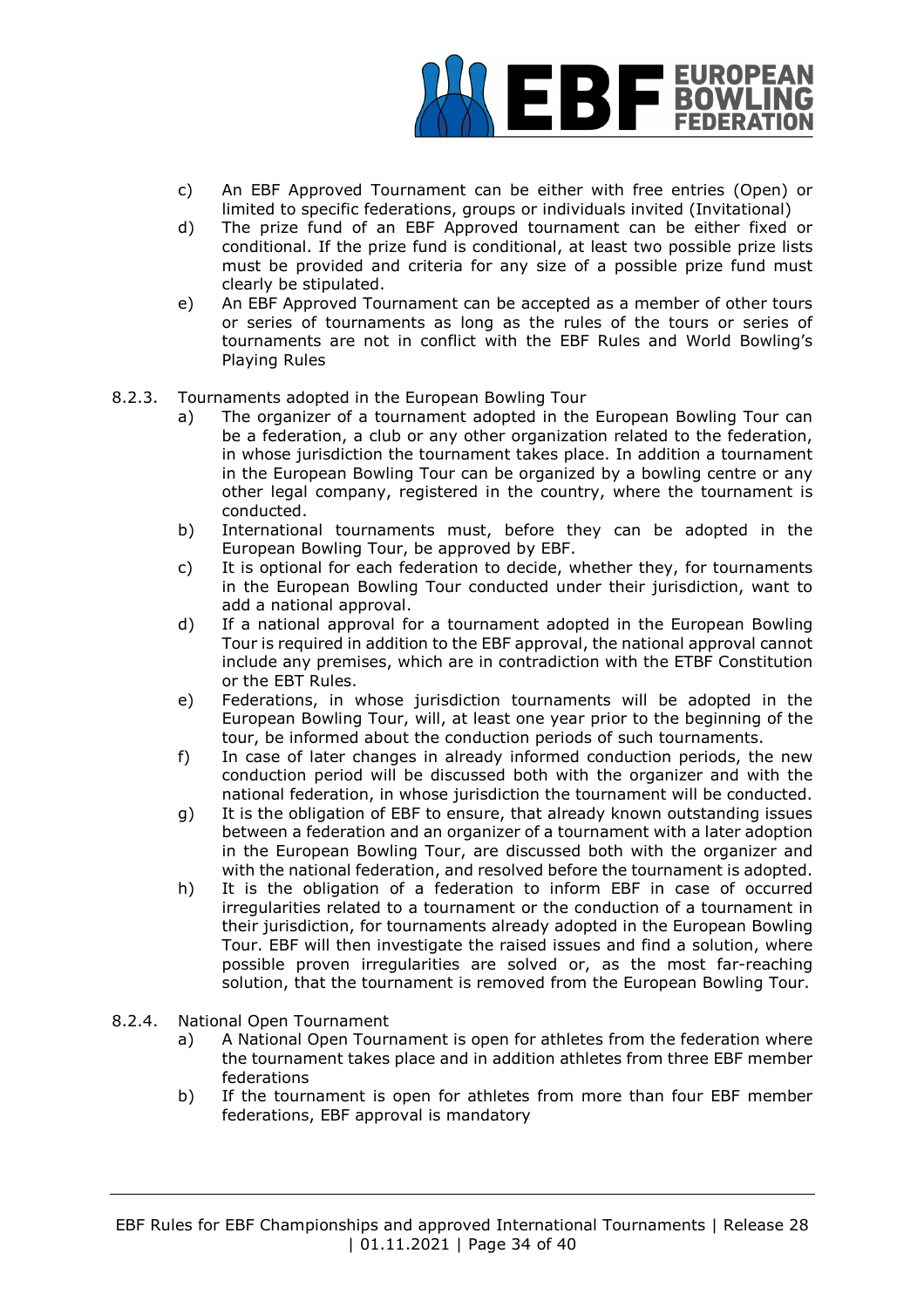

- c) The tournament needs approval from the federation, where the tournament takes place
- 8.2.5. National Tournament
	- a) A National Tournament is only open for athletes from the federation where the tournament takes place
	- b) The tournament needs approval from the federation where the tournament takes place
- 8.2.6. EBF Recognized Tournaments
	- a) In addition to EBF approval of tournaments, EBF can recognize other tournaments with participation of athletes, who are members of EBF member federations, such as multisport games and tournaments organized for a certain group of athletes
	- b) Already recognized tournaments are:
		- The European Senior Bowling Championships (ESBC), conducted annually
		- The Mediterranean Bowling Championships (MBC), conducted annually The Small Nations Cup (SNC), conducted biennially
	- c) In order for a tournament to be EBF recognized all rules specified in the IBF´s Rules Chapters 2, 3, 4, 10, 11 and 12 shall apply.
- 8.2.7. Affinity Tournaments
	- a) Other tournaments organized for specific groups of people, such as events for persons belonging to a trade union, an organization for disabled persons, etc.
	- b) If such tournaments have not been approved or recognized by EBF it is the responsibility of the national federation to decide whether their members are allowed to participate or not. In that case ETBF has no responsibility to protect the rights of athletes participating or to accept any appeals related to such tournaments
- 8.2.8. Unapproved tournaments
	- a) Any tournament, which does not fall under the categories specified above, is classified as an Unapproved Tournament.
	- b) Individual members of an EBF member federation are not allowed to participate in unapproved tournaments unless the national federation or the EBF Presidium gives specific permission.
	- c) If an individual member, without specific permission, participates in an unapproved tournament, the national federation or the EBF Presidium may deny him the privilege of competing in future approved tournaments or championships. Such denial should be time limited.

# **8.3 Official sources of approved tournaments**

8.3.1. Tournaments approved by IBF and conducted in one of the other Zones, will appear on the Website of the respective Zone.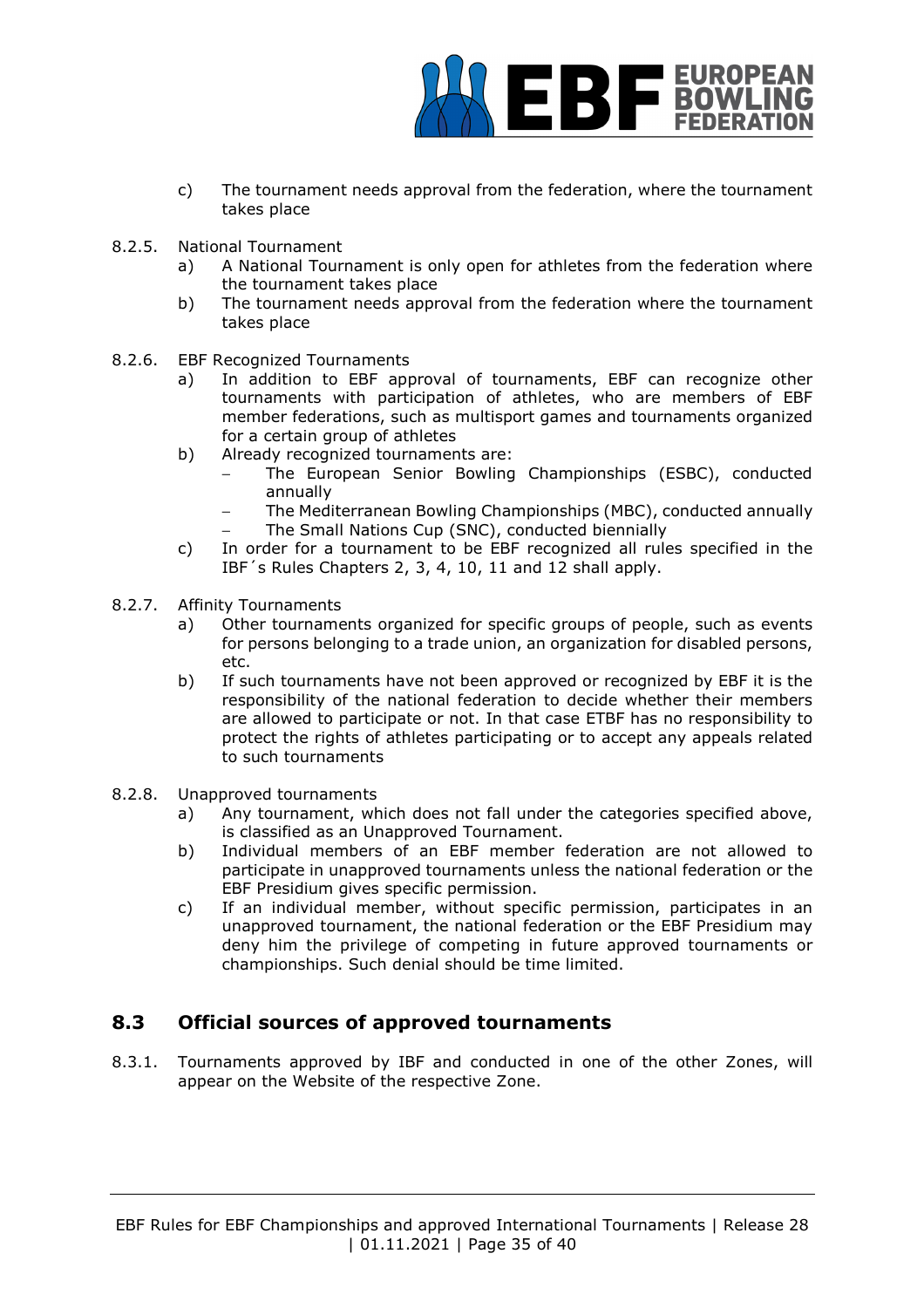

- 8.3.2. Tournaments approved by IBF, and conducted in an EBF member federation, and tournaments approved only by EBF, will appear in the Tournament Calendar published on the EBF Website.
- 8.3.3. National Open Tournaments must be listed on the Website of the EBF member federation approving the tournament.

# **8.4 Approval fees**

- 8.4.1. National approvals
	- a) National approval fees for tournaments, not adopted in the European Bowling Tour, are solely decided by each federation
	- b) National approval fees for tournaments, adopted in the European Bowling Tour, cannot exceed more than a maximum of € 200 per approval
- 8.4.2. EBF Approved Tournaments
	- a) The fee of receiving EBF approval is  $\epsilon$  100 in addition to the fee for receiving approvals at the national level
	- b) Invoices will be sent by EBF to the federations at regular intervals
	- c) Once a tournament has been approved by EBF there will be no refund in case the tournament is cancelled
- 8.4.3. Tournaments approved by IBF
	- a) IBF´s approval fee is USD 100 in addition to fees for receiving approvals at the national and the EBF level
	- b) The fee will be invoiced by EBF together with the fee of the EBF approval
	- c) Once a tournament has been approved by IBF there will be no refund in case the tournament is cancelled

# **8.5 Approval procedures**

- 8.5.1. The organizer must fill in the form "EBF Tournament Application" and, for tournaments not to be adopted in the European Bowling Tour, send it by email to the office of the national federation or, for tournaments to be adopted in the European Bowling Tour, send it by email to the Chairman of the ETBF Tournament Committee.
- 8.5.2. The tournament organizer shall in the form indicate if he, in addition to EBF approval, wants approval from IBF as well.
- 8.5.3. The EBF Tournament Application will only be accepted, if it is send to EBF electronically by email.
- 8.5.4. When the EBF approval has been given, an approving letter will be send by email to the tournament organizer and the national federation. Furthermore the content of the application will be published in the Tournament Calendar on the EBF Website and the tournament will be classified as an EBF Tournament.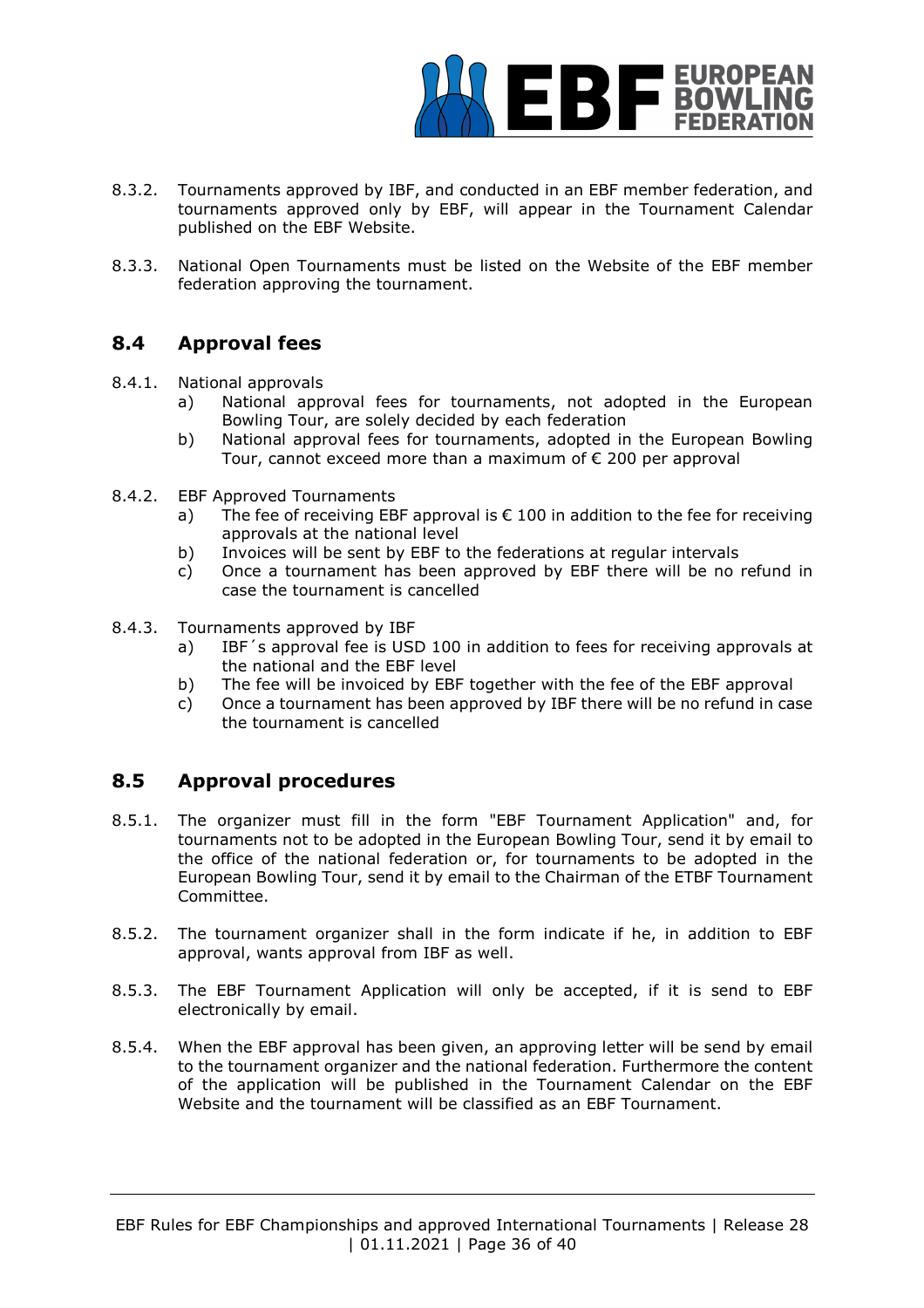

- 8.5.5. A tournament, where the application is received later than two weeks before the first day of the tournament, might not be approved.
- 8.5.6. If the organizer wants approval from IBF in addition to the EBF approval, the application will be forwarded by EBF to IBF.
- 8.5.7. EBF approval can be granted for tournaments organized during the current year and/or the following two years. All approved tournaments will be listed in the EBF Tournament Calendar.
- 8.5.8. Tournaments adopted in other series than the EBT
	- a) If a tournament is adopted in a series of tournaments, the name of the series, the period of the series (year or season), the number of the tournament in the series and the website of the series must appear in the application form.
	- b) The source of the rules of the series must also be mentioned in the form.
	- c) In case of specific restrictions, limitations or special requirements for individuals (athletes, coaches or officials) taking part in a tournament adopted in a series, they must be specified and defined in the format section of the form.
	- d) The rules of the series must, for each edition of the series, be finalized in due time and published by the management of the series before the entry registration is opened for the first tournament in a season of the series.

# **8.6 Obligations and liabilities**

- 8.6.1. The athletes
	- a) Before entering in a tournament make sure that it has been duly approved
	- b) Be aware of the penalties, which apply when entering in an unapproved tournament (see 8.2.7)
	- c) According to EBF's alcohol rules, it is not allowed to consume alcohol or be under influence of alcohol while in competition; i.e. during the entire period of a squad or final stage.
	- d) According to EBF's smoking and tobacco rules, it is not allowed to smoke, use tobacco products or use any kind of synthetic cigarettes or e-cigarettes while in competition; i.e. during the entire period of a squad or final stage.
	- e) The athletes must be able to show identity evidence, either in the form of a valid license card or a certification letter issued by the national federation
- 8.6.2. The organizers
	- a) The EBF Tournament Application must be filled in a proper way
	- b) It is not allowed to publish any information about the tournament before the tournament has been approved by EBF
	- c) The eligibility requirements must be met
	- d) The identity of all athletes entering the tournament must be checked
	- e) Provision of possibilities for proper medical care and first aid treatment on call must be provided
	- f) A complete results list must be published latest one week after the conclusion of the tournament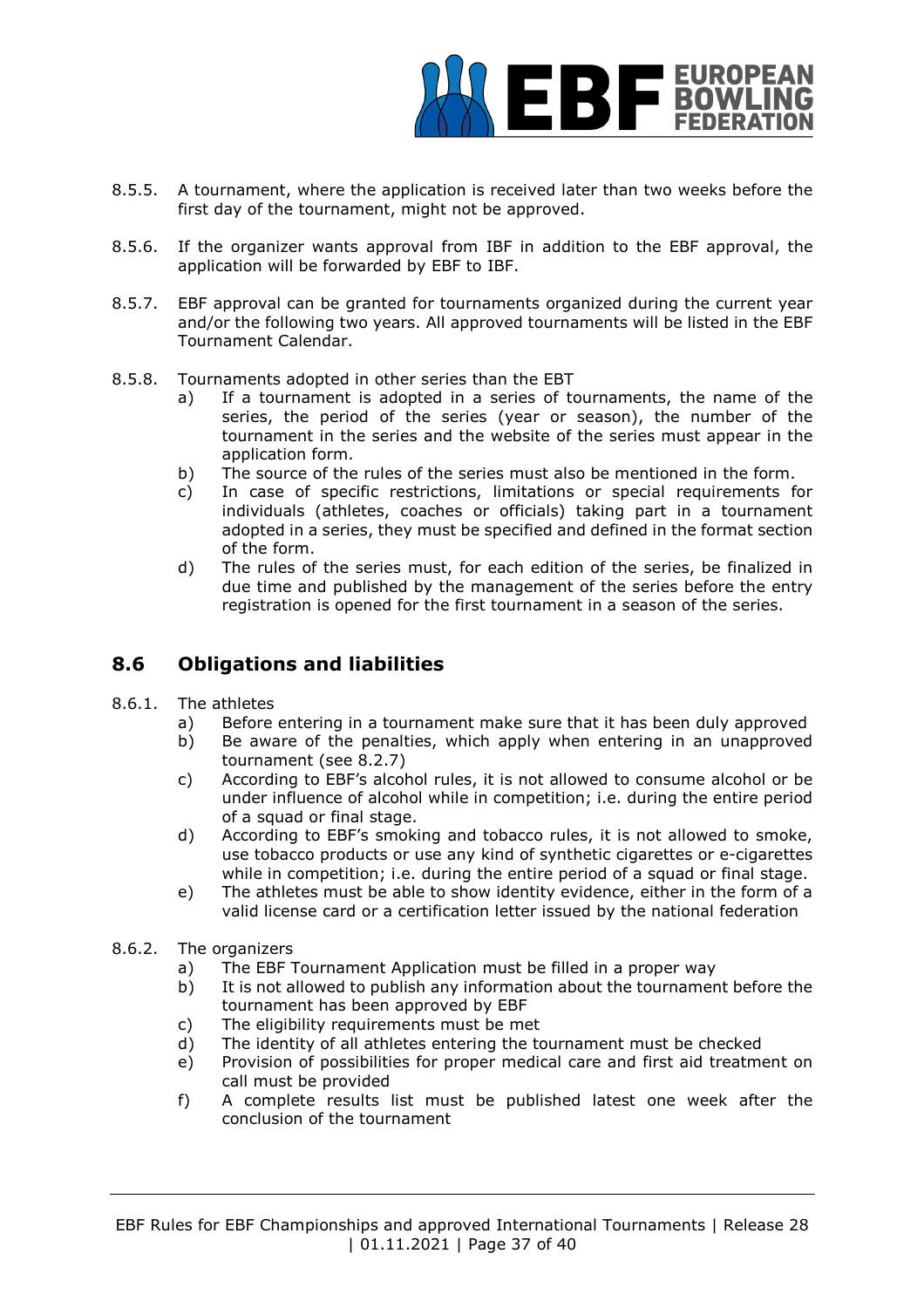

#### 8.6.3. The national federation

- a) Process the EBF Tournament Application
- b) Make sure that all requirements will be met
- c) Make sure that the Tournament Management has sufficient knowledge about the rules and obligations
- d) Guarantee that the IBF´s Rules as well as the EBF Rules will be enforced during the tournament
- e) Act as communication link between the EBF and the Tournament Organizer
- f) A written report to EBF, explaining the problem and actions taken, must be submitted in case of problems related to the tournament
- 8.6.4. EBF
	- a) Process any EBF Tournament Application within two weeks after it has been received from the national federation
	- b) Update the Tournament Calendar on the EBF Website at the moment of approval
	- c) Keep the Tournament Calendar on the EBF Website up to date when corrections of tournament information are received from national federations and organizers of tournaments adopted in the European Bowling Tour.
	- d) Advice the national federations to inform their athletes not to take part in tournaments where it is known that the organiser fails to follow the requirements for an approved tournament
	- e) EBF has the right to refuse approval of a tournament if the organizer has previously failed to meet the requirements
	- f) An EBF or a IBF approval of a tournament does not mean that EBF or IBF can be made liable for any financial disputes or claims, which may occur
- 8.6.5. Liabilities in case of a cancellation, changed prize funds or a changed period
	- a) Article 8.6.5.c applies to a tournament, if one or more of the following situations occurs after the registration for the tournament has opened:
		- If a tournament is cancelled
		- If the entry fee or re-entry fee for one or more squads and/or fees for competitions like a desperado squads or a turbo competition is increased
		- If a fixed prize fund is reduced
		- If the prize fund status of a tournament is changed from fixed to conditional
		- If a tournament with a conditional prize fund changes the criteria for the prize fund calculations in a way, where reduced prize funds will be awarded
		- If the period of a tournament is changed, other than adding days to the beginning of the tournament
	- b) Article 8.6.5.c applies to an athlete meeting the following three requirements:
		- The athlete is signed up for a cancelled tournament or the athlete decides not to play a tournament, in cases where other changes, as listed in 8.6.5.a, occur
		- The athlete is able to provide the necessary documentation for lost money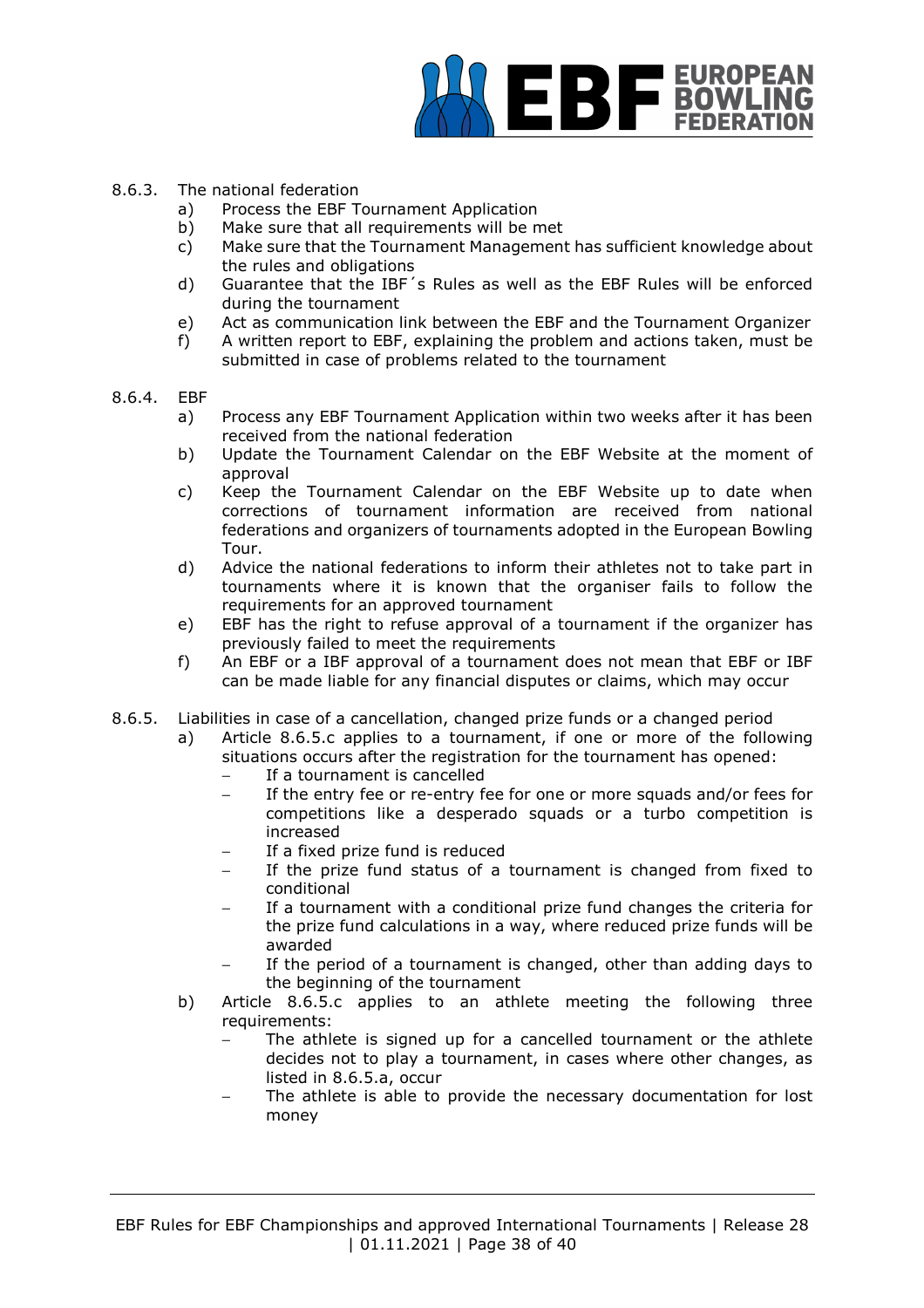

- The athlete is able to provide the necessary documentation for confirmed entries
- c) An organizer, taking one or more of the actions listed in 8.6.5.a, is liable to compensate athletes meeting all requirements listed in 8.6.5.b. A compensation must cover the total amount of the following expenses for the athlete:
	- − Non-refundable flight ticket expenses
	- Other non-refundable travel expenses
	- − Non-refundable accommodation expenses
	- Other expenses occurred as a consequence of the situation
- d) Latest the day after one of the situations in 8.6.5.a have occurred, and related changes have been published at the EBF Website, the organizer must contact all athletes with confirmed entries in the tournament, and announce the changed situation. In the information provided, all such athletes must be offered to send the requested documentation latest two weeks after they have been contacted. Latest two weeks after the deadline for athletes to reply, any valid compensation must have been received by the athletes.

## **8.7 Protests**

- 8.7.1. Protests involving eligibility or IBF´s Rules Chapter 2 must be confirmed in writing to a responsible tournament official not later than 24 hours after the game in which the infraction occurred or before the prize presentation, whichever is the sooner.
- 8.7.2. When a protest involving a foul or the legality of pin fall is entered, an official representative of the parties involved may be present when evidence is taken relative to the protest.

#### **8.8 Penalties**

- 8.8.1. If an athlete is in breach of 8.6.1.c, referring to EBF's alcohol rules, the athlete will be excluded from the rest of the tournament by the Tournament Management.
- 8.8.2. If an athlete is in breach of 8.6.1.d, referring to EBF's smoking and tobacco rules, the penalty for the first offence will be either zero pins in the game, where the offence happens, or zero pins in the succeeding game, if the offence happens in between two games in a squad or final stage. For a second offence by the same athlete, the penalty will be an exclusion of the athlete from the rest of the tournament by the Tournament Management.
- 8.8.3. Unless otherwise specifically stated in the tournament rules, the penalties for other rule violations during the tournament shall be as follows.
	- a) An athlete failing to observe the rules shall be warned by an authorized tournament official with a yellow card for first offence (no penalty).
	- b) For a second offence in the same tournament, the athlete shall be disqualified from the tournament, and will not be allowed to participate in EBF and IBF tournaments / championships for 90 days.